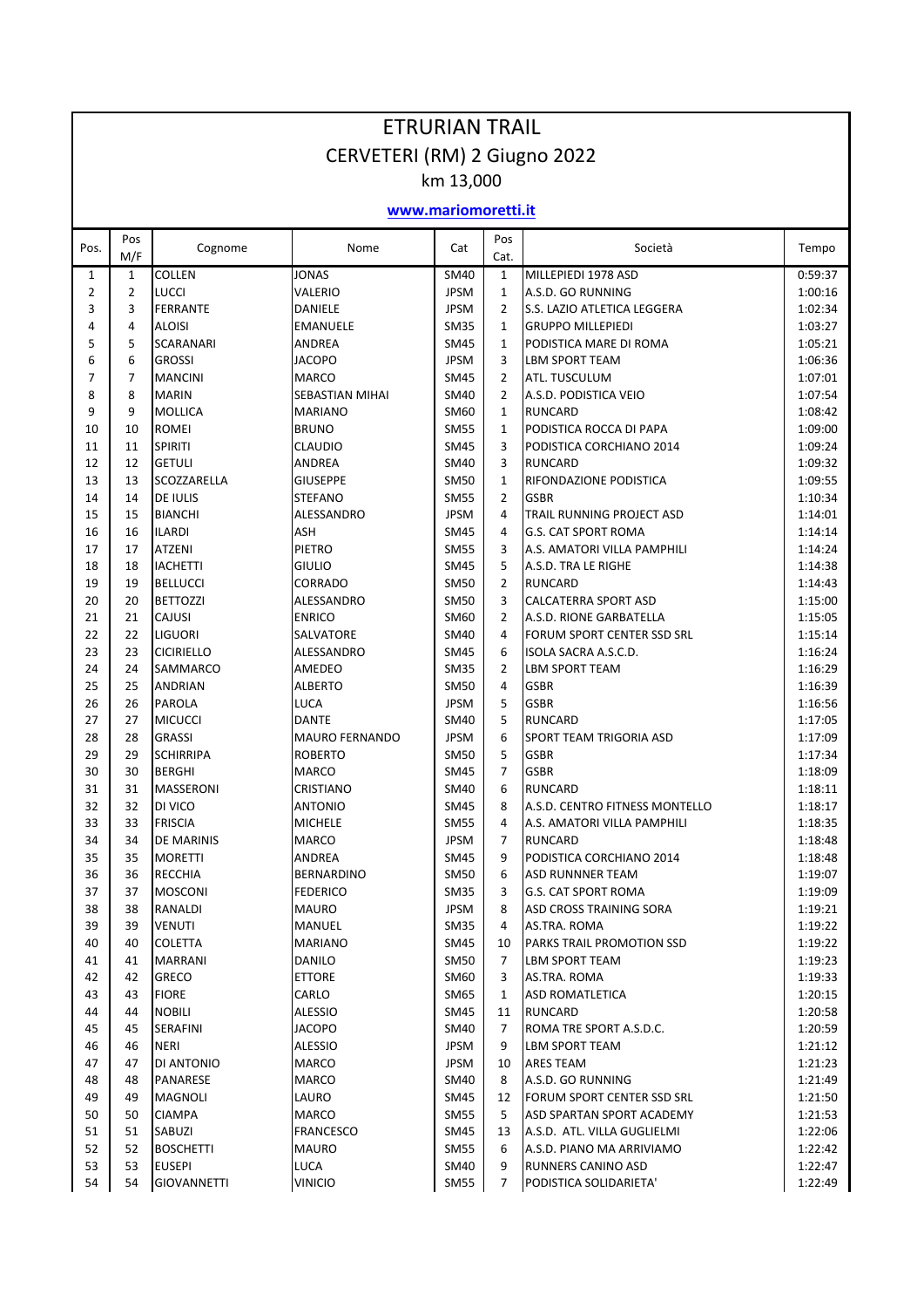| 55  | 55             | <b>SAVINA</b>          | <b>FABIO</b>              | SM60        | 4              | <b>G.S. CAT SPORT ROMA</b>          | 1:22:50 |
|-----|----------------|------------------------|---------------------------|-------------|----------------|-------------------------------------|---------|
| 56  | 56             | <b>SCOCCIA</b>         | <b>WALTER</b>             | <b>SM50</b> | 8              | A.S.D. RIONE GARBATELLA             | 1:22:53 |
| 57  | 57             | LAPADULA               | <b>DOMENICO</b>           | SM60        | 5              | AS.TRA. ROMA                        | 1:22:59 |
| 58  | 58             | <b>MARSAN</b>          | <b>GIORGIO</b>            | SM60        | 6              | AS.TRA. ROMA                        | 1:23:00 |
| 59  | 59             | CREDENTINO             | <b>MIRKO</b>              | <b>JPSM</b> | 11             | <b>IPPOLIFE S.S.D. A R.L.</b>       | 1:23:11 |
| 60  | 60             | <b>MORILLON</b>        | <b>SIMONE</b>             | <b>SM45</b> | 14             | <b>RUNCARD</b>                      | 1:23:26 |
| 61  | 61             | <b>MARUCCIA</b>        | WALTER                    | <b>SM45</b> | 15             | MILLEPIEDI 1978 ASD                 | 1:23:35 |
| 62  | 62             | <b>ELIA</b>            | DANIELE                   | <b>SM45</b> | 16             | A.S. ROMA ROAD R.CLUB               | 1:24:06 |
| 63  | 63             | SANTONI                | <b>SESTO</b>              | <b>SM55</b> | 8              | PODISTICA SOLIDARIETA'              | 1:24:18 |
| 64  | 64             | PIRANI                 | <b>MASSIMO</b>            | <b>SM55</b> | 9              | ASD CITTA' CASTELLI ROMANI          | 1:24:26 |
| 65  | $\mathbf{1}$   | RAGGI                  | <b>ELEONORA</b>           | <b>SF40</b> | $\mathbf{1}$   | TERNANA MARATHON CLUB A.S.D.        | 1:24:27 |
| 66  | 65             | <b>BERSAGLIA</b>       | <b>ANTONIO</b>            | <b>SM50</b> | 9              | POLISPORTIVA MONTALTO ASD           | 1:24:39 |
| 67  | 66             | <b>COTESTA</b>         | PAOLO                     | <b>SM55</b> | 10             | A.S. AMATORI VILLA PAMPHILI         | 1:24:43 |
| 68  | 67             | SALERA                 | ANDREA                    | <b>SM45</b> | 17             | TEAM CAMELOT A.S.D.                 | 1:24:46 |
| 69  | 68             | <b>FORNARI</b>         | <b>FABRIZIO</b>           | <b>SM50</b> | 10             | <b>GRUPPO MILLEPIEDI</b>            | 1:24:46 |
| 70  | 69             | CAROZZONI              | CARLO                     | SM60        | $\overline{7}$ | <b>RUNCARD</b>                      | 1:24:50 |
| 71  | 70             | <b>SIGNORI</b>         | <b>FRANCESCO</b>          | <b>SM55</b> | 11             | A.S.D. GO RUNNING                   | 1:25:08 |
| 72  | $\overline{2}$ | <b>PROCACCI</b>        | <b>ROBERTA</b>            | <b>SF35</b> | $\mathbf{1}$   | A.S.D. ATLETICA NEPI                | 1:25:10 |
| 73  | 3              | <b>MIGNOGNA</b>        | <b>MARIA GRAZIA</b>       | <b>SF55</b> | $\mathbf{1}$   | ASD TRAIL DEI DUE LAGHI             | 1:25:14 |
| 74  | 71             | <b>GIOVAGNOLI</b>      | VALERIO                   | <b>SM50</b> | 11             | S.S. LAZIO ATLETICA LEGGERA         | 1:25:16 |
| 75  | 4              | <b>GIULIANI</b>        | SARA                      | <b>SF40</b> | $\overline{2}$ | A.S.D. PIANO MA ARRIVIAMO           | 1:25:16 |
| 76  | 72             | PALUMBO                | <b>GIOVANNI</b>           | SM60        | 8              | ASD TRAIL DEI DUE LAGHI             | 1:25:29 |
| 77  | 73             | CASTELLANO             | <b>MASSIMO</b>            | <b>SM50</b> | 12             | A.S.D. RUNNING EVOLUTION            | 1:25:30 |
| 78  | 74             | VENERI                 | <b>SIMONE</b>             | SM40        | 10             | <b>RUNCARD</b>                      | 1:25:31 |
| 79  | 75             | CANCEMI                | <b>GIUSEPPE</b>           | SM60        | 9              |                                     | 1:25:36 |
| 80  |                |                        |                           |             |                |                                     |         |
|     | 76             | DI FONZO               | <b>ADOLFO</b>             | <b>SM50</b> | 13             | A.S.D. GO RUNNING                   | 1:25:37 |
| 81  | 5              | CARDARELLI             | MARCELLA                  | <b>SF45</b> | $\mathbf{1}$   | PODISTICA SOLIDARIETA'              | 1:25:38 |
| 82  | 77             | <b>CELLETTI</b>        | <b>GIANLUCA</b>           | <b>SM40</b> | 11             | A.S.D. ATLETICA CAVE                | 1:25:43 |
| 83  | 6              | MONESTIROLI            | ANGELICA                  | <b>SF55</b> | $\overline{2}$ | <b>TEAM MARATHON BIKE</b>           | 1:25:46 |
| 84  | 78             | <b>DAPOTO</b>          | <b>MASSIMO</b>            | <b>SM50</b> | 14             | PUROSANGUE ATHLETICS CLUB           | 1:25:48 |
| 85  | 79             | <b>GALIENI</b>         | LORENZO                   | <b>SM35</b> | 5              | A.S.D. MEDITERRANEA                 | 1:25:52 |
| 86  | 80             | PETRACCHIOLA           | SALVATORE                 | <b>SM45</b> | 18             | UISP COMITATO TERR.LE LAZIO SUD EST | 1:25:55 |
| 87  | 81             | <b>SPOSINI</b>         | <b>MATTEO</b>             | <b>SM35</b> | 6              | ARES TEAM                           | 1:25:58 |
| 88  | 82             | <b>MORACE</b>          | <b>MATTEO</b>             | <b>SM35</b> | $\overline{7}$ | SSD RUNNER TRAINER A R.L.           | 1:26:02 |
| 89  | 83             | PALATIELLO             | <b>ALFREDO</b>            | <b>SM50</b> | 15             | <b>RUNCARD</b>                      | 1:26:05 |
| 90  | 84             | <b>CIRULLI</b>         | <b>FABIO</b>              | <b>SM50</b> | 16             | A.S. AMATORI VILLA PAMPHILI         | 1:26:07 |
| 91  | 85             | ELISEI                 | <b>FABIO</b>              | <b>SM45</b> | 19             | WORKOUTGYM A.S.D.                   | 1:26:16 |
| 92  | 86             | LOGGIA                 | <b>FABRIZIO</b>           | SM45        | 20             | <b>RUNCARD</b>                      | 1:26:24 |
| 93  | 87             | <b>ATTISANI</b>        | <b>LUCA</b>               | <b>SM45</b> | 21             | A.S.D. PIANO MA ARRIVIAMO           | 1:26:38 |
| 94  | 88             | <b>MESTICI</b>         | PIEROFRANCESCO            | SM65        | $\overline{2}$ | <b>CALCATERRA SPORT ASD</b>         | 1:26:43 |
| 95  | 89             | <b>SILVA</b>           | RICCARDO                  | SM55        | 12             | UISP MONTEROTONDO                   | 1:26:44 |
| 96  | 90             | DI GIULIO              | <b>ROBERTO</b>            | <b>SM45</b> | 22             | LBM SPORT TEAM                      | 1:26:48 |
| 97  | 91             | <b>PROCOPIO</b>        | <b>UBALDO MAR SALVATO</b> | <b>SM50</b> | 17             | PODISTICA SOLIDARIETA'              | 1:26:54 |
| 98  | 92             | <b>VANNINI SCATOLI</b> | ALESSANDRO                | <b>SM55</b> | 13             | A.S. AMATORI VILLA PAMPHILI         | 1:27:02 |
| 99  | 93             | COSTALUNGA             | <b>FABRIZIO</b>           | <b>SM55</b> | 14             | ATL. TUSCULUM                       | 1:27:21 |
| 100 | $\overline{7}$ | <b>DIARA</b>           | GRAZIELLA                 | <b>SF50</b> | $\mathbf{1}$   | A.S.D. GO RUNNING                   | 1:28:05 |
| 101 | 94             | <b>MOLINO</b>          | <b>VINCENT LUIGI</b>      | <b>SM35</b> | 8              | RUNCARD                             | 1:28:07 |
| 102 | 95             | <b>RUBINO</b>          | CORRADO                   | <b>SM50</b> | 18             | RUNCARD                             | 1:28:18 |
| 103 | 96             | <b>MUCCI</b>           | <b>MARIO</b>              | SM50        | 19             | A.S. AMATORI VILLA PAMPHILI         | 1:28:54 |
| 104 | 97             | <b>BRACACCIA</b>       | MATTEO                    | SM40        | 12             | ASD SPARTAN SPORT ACADEMY           | 1:28:58 |
| 105 | 8              | <b>CEORNEI</b>         | ANA MARIA                 | <b>SF40</b> | 3              | ATL. MONTEFIASCONE                  | 1:29:02 |
| 106 | 98             | FARGNOLI               | <b>MAURO</b>              | SM60        | 10             | RUN & SMILE ASD                     | 1:29:03 |
| 107 | 99             | <b>ARCIUOLO</b>        | <b>GIANLUCA</b>           | <b>SM40</b> | 13             | <b>GSBR</b>                         | 1:29:03 |
| 108 | 100            | AGOSTINELLI            | ALBERTO                   | <b>SM55</b> | 15             | RUNCARD                             | 1:29:07 |
| 109 | 101            | <b>BUDANO</b>          | ANDREA                    | SM40        | 14             | PODISTICA CASALOTTI                 | 1:29:07 |
| 110 | 9              | <b>PROIETTI</b>        | LINA                      | SF60        | $\mathbf{1}$   | PODISTICA POMEZIA A.S.D.            | 1:29:10 |
| 111 | 10             | PEZZATINI              | <b>CLAUDIA</b>            | SF45        | $\overline{2}$ | RUN & SMILE ASD                     | 1:29:12 |
| 112 | 102            | <b>CORTESE</b>         | <b>MAURIZIO</b>           | <b>SM55</b> | 16             | RUN & SMILE ASD                     | 1:29:13 |
| 113 | 103            | <b>STORACE</b>         | <b>EMILIANO</b>           | SM40        | 15             | ASD RUNNERS TEAM COLLEFERRO         | 1:29:18 |
| 114 | 104            | ADOLINI                | ANGELO                    | <b>SM55</b> | 17             | A.S.D. ATLETICA NEPI                | 1:29:28 |
| 115 | 105            | <b>BONOMI SAVIGNON</b> | <b>CLAUDIO</b>            | SM40        | 16             | ASD SPARTAN SPORT ACADEMY           | 1:29:32 |
| 116 | 106            | ADAMI                  | MARCO                     | SM40        | 17             | ASD SPARTAN SPORT ACADEMY           | 1:29:33 |
| 117 | 107            | <b>DE SANTIS</b>       | DANIELE                   | <b>SM45</b> | 23             | <b>RUNCARD</b>                      | 1:29:36 |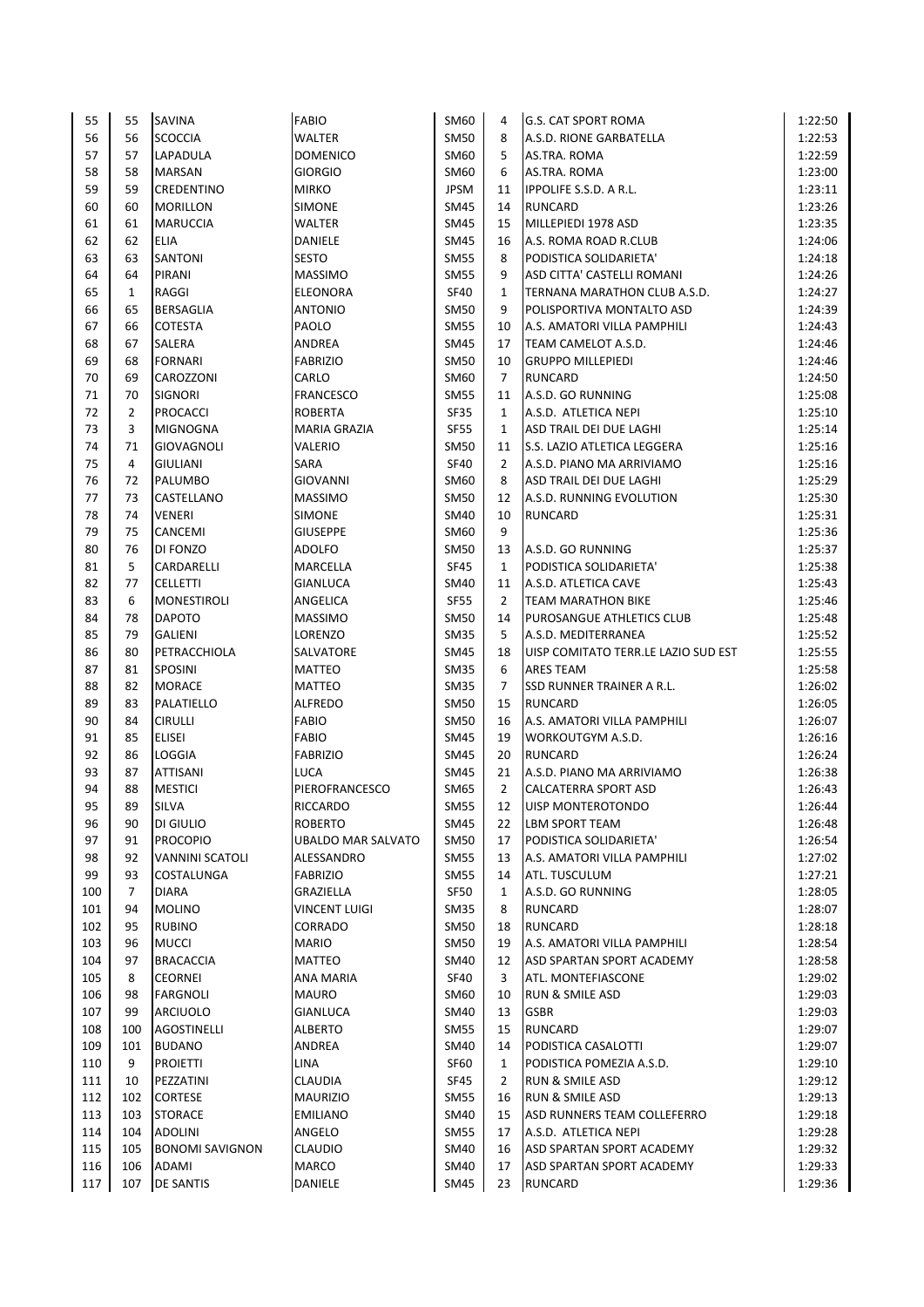| 118 | 11  | <b>CONICCHIOLI</b> | <b>MARISA</b>       | <b>SF65</b> | 1              | <b>G.S. CAT SPORT ROMA</b>   | 1:29:46 |
|-----|-----|--------------------|---------------------|-------------|----------------|------------------------------|---------|
| 119 | 12  | <b>CUTRONA</b>     | <b>ILENIA</b>       | <b>SF35</b> | $\overline{2}$ | RUNNERS CANINO ASD           | 1:29:52 |
| 120 | 108 | <b>CERRUTO</b>     | <b>ANTONIO</b>      | <b>SM55</b> | 18             | <b>RUNCARD</b>               | 1:29:53 |
| 121 | 109 | ERESIA             | ANGELO              | <b>SM35</b> | 9              | 2S ATLETICA SPOLETO          | 1:29:56 |
| 122 | 110 | <b>LUPI</b>        | <b>GIAMPIERO</b>    | <b>SM70</b> | $\mathbf{1}$   | SABINA MARATHON CLUB         | 1:29:59 |
| 123 | 111 | <b>CICERONE</b>    | <b>GIULIO</b>       | <b>SM50</b> | 20             | PODISTICA CASALOTTI          | 1:30:01 |
| 124 | 112 | <b>FRISONE</b>     | <b>GIANPAOLO</b>    | <b>SM45</b> | 24             | PODISTICA MARE DI ROMA       | 1:30:18 |
| 125 | 13  | <b>TESTA</b>       | VALENTINA           | <b>JPSF</b> | $\mathbf{1}$   | NAONIS TRI A.S.D.            | 1:30:23 |
| 126 | 113 | <b>DEL CIELLO</b>  | <b>LUCIANO</b>      | SM60        | 11             | A.S.D. ROMAECOMARATONA       | 1:30:25 |
| 127 | 114 | <b>ROSSI</b>       | <b>ANTONINO</b>     | <b>SM50</b> | 21             | A.S.D. GO RUNNING            | 1:30:26 |
| 128 | 115 | ZEDDE              | <b>FRANCO</b>       | SM65        | 3              | A.S. AMATORI VILLA PAMPHILI  | 1:30:27 |
| 129 | 116 | PAPA               | MASSIMILIANO        | <b>SM55</b> | 19             | PARKS TRAIL PROMOTION SSD    | 1:30:40 |
| 130 | 117 | <b>VITTA</b>       | <b>GIUSEPPE</b>     | <b>SM55</b> | 20             | G.P. PERSOMIL                | 1:30:44 |
| 131 | 118 | <b>GIRARDI</b>     | <b>SERGIO</b>       | <b>SM40</b> | 18             | ASD CITTA' CASTELLI ROMANI   | 1:30:51 |
| 132 | 119 | <b>MANCINI</b>     | GIANLUIGI           | <b>SM50</b> | 22             | PODISTICA SOLIDARIETA'       | 1:31:04 |
| 133 | 120 | SPATOLA            | <b>MARINO PAOLO</b> | <b>SM55</b> | 21             | PODISTICA SOLIDARIETA'       | 1:31:05 |
| 134 | 121 | CARNEVALI          | VITO                | <b>SM50</b> | 23             | PODISTICA ROCCA DI PAPA      | 1:31:06 |
| 135 | 122 | <b>NAPOLI</b>      | <b>MASSIMO</b>      | <b>SM50</b> | 24             | PODISTICA SOLIDARIETA'       | 1:31:12 |
| 136 | 123 | <b>DI VENTURA</b>  | <b>GIOVANNI</b>     | SM65        | 4              | A.S.D. PODISTICA VEIO        | 1:31:15 |
| 137 | 124 | <b>INVERSI</b>     | <b>NICOLA</b>       | <b>SM45</b> | 25             | <b>RUNCARD</b>               | 1:31:22 |
| 138 | 125 | CASTELLANA         | <b>LEONE</b>        | <b>SM70</b> | $\overline{2}$ | GSBR                         | 1:31:25 |
| 139 | 126 | <b>MENICHINI</b>   | <b>AGOSTINO</b>     | SM40        | 19             | <b>RUNCARD</b>               | 1:31:27 |
| 140 | 127 | <b>FORMICA</b>     | AMEDEO              | <b>SM55</b> | 22             | A.S.D. ATLETICA NEPI         | 1:31:41 |
| 141 | 14  | <b>MARTINI</b>     | <b>MICHELA</b>      | <b>SF50</b> | $\overline{2}$ | POLISPORTIVA MONTALTO ASD    | 1:31:45 |
| 142 | 15  | <b>DI MURRO</b>    | <b>FEDERICA</b>     | <b>JPSF</b> | $\overline{2}$ | PODISTICA SOLIDARIETA'       | 1:31:49 |
| 143 | 128 | <b>COLUCCI</b>     | <b>FABIO</b>        | <b>SM55</b> | 23             | <b>DUE PONTI SRL</b>         | 1:32:05 |
| 144 | 129 | <b>CONTI</b>       | <b>STEFANO</b>      | SM60        | 12             | RIFONDAZIONE PODISTICA       | 1:32:34 |
| 145 | 130 | <b>GILETTO</b>     | <b>ANTONINO</b>     | <b>SM55</b> | 24             | PODISTICA CASALOTTI          | 1:32:37 |
| 146 | 16  | <b>IMPERATORI</b>  | LAURA               | <b>SF55</b> | 3              | <b>RUNCARD</b>               | 1:32:37 |
| 147 | 17  | <b>GARBATI</b>     | ALESSANDRA          | <b>SF55</b> | 4              | <b>RUN &amp; SMILE ASD</b>   | 1:32:45 |
| 148 | 131 | <b>DE STEFANIS</b> | ALESSANDRO          | <b>SM55</b> | 25             | A.S.D. RUNNERS SAN GEMINI    | 1:33:00 |
| 149 | 132 | PEZZANERA          | ANDREA              | <b>SM40</b> | 20             | <b>LBM SPORT TEAM</b>        | 1:33:00 |
| 150 | 18  | <b>GALEOTTI</b>    | <b>FRANCESCA</b>    | <b>SF40</b> | 4              | ATL. MONTE MARIO             | 1:33:12 |
| 151 | 19  | <b>CISTRIANI</b>   | ANGELA              | <b>SF40</b> | 5              | A.S.D. MEDITERRANEA          | 1:33:14 |
| 152 | 133 | CIRINNA'           | <b>OKACHA</b>       | <b>SM55</b> | 26             | <b>GRUPPO MILLEPIEDI</b>     | 1:33:20 |
| 153 | 134 | VALLETTA           | <b>FABIO</b>        | SM60        | 13             | A.S.D. RIONE GARBATELLA      | 1:33:29 |
| 154 | 135 | <b>RASO</b>        | ALDO                | <b>SM40</b> | 21             | A.S.D. RUNNING EVOLUTION     | 1:33:33 |
| 155 | 136 | <b>GENTILI</b>     | <b>NELLO</b>        | SM60        | 14             | ASD TRAIL DEI DUE LAGHI      | 1:33:35 |
| 156 | 137 | <b>DELLA SALA</b>  | PIERLUCA            | SM40        | 22             | <b>FORHANS TEAM</b>          | 1:33:36 |
| 157 | 138 | <b>COLETTI</b>     | ALESSANDRO          | <b>SM40</b> | 23             | TERNANA MARATHON CLUB A.S.D. | 1:33:37 |
| 158 | 139 | BAJAJ              | <b>HASSAN</b>       | <b>SM55</b> | 27             | AS.TRA. ROMA                 | 1:33:41 |
| 159 | 140 | <b>ROMITI</b>      | <b>MASSIMO</b>      | <b>SM55</b> | 28             | DUE PONTI SRL                | 1:33:47 |
| 160 | 141 | <b>IOVINO</b>      | CRISTIAN            | <b>SM45</b> | 26             | LBM SPORT TEAM               | 1:34:04 |
| 161 | 142 | <b>LIBOA</b>       | ALESSANDRO          | <b>SM50</b> | 25             | ASD ATLETICO MONTEROTONDO    | 1:34:05 |
| 162 | 20  | VELLETRANI         | SILVIA              | SF45        | 3              | A.S.D. PIANO MA ARRIVIAMO    | 1:34:07 |
| 163 | 143 | SARTARELLI         | <b>STEFANO</b>      | <b>SM35</b> | 10             | <b>RUNCARD</b>               | 1:34:15 |
| 164 | 144 | <b>FIORINI</b>     | <b>GOFFREDO</b>     | <b>SM50</b> | 26             | A.S.D. ENEA                  | 1:34:15 |
| 165 | 21  | <b>BRAI</b>        | GABRIELA            | <b>SF35</b> | 3              | A.S. AMATORI VILLA PAMPHILI  | 1:34:23 |
| 166 | 145 | D'ALESSIO          | <b>ALEXIO</b>       | SM45        | 27             | PODISTICA SOLIDARIETA'       | 1:34:24 |
| 167 | 22  | <b>PONZINI</b>     | <b>GIULIA</b>       | <b>SF35</b> | 4              | SSD RUNNER TRAINER A R.L.    | 1:34:26 |
| 168 | 23  | ANTONESE           | ANGELICA            | <b>SF40</b> | 6              | <b>GSBR</b>                  | 1:34:38 |
| 169 | 24  | <b>GENOVESE</b>    | MERI                | SF45        | 4              | LBM SPORT TEAM               | 1:34:40 |
| 170 | 146 | <b>CITTADINO</b>   | <b>ROBERTO</b>      | SM50        | 27             | LBM SPORT TEAM               | 1:34:52 |
| 171 | 25  | <b>STACHOWICZ</b>  | EDYTA BARBARA       | <b>SF35</b> | 5              | G.S. CAT SPORT ROMA          | 1:34:52 |
| 172 | 147 | <b>SIMEONI</b>     | MARCO               | SM50        | 28             | A.S.D. PIANO MA ARRIVIAMO    | 1:35:01 |
| 173 | 148 | DE BENEDETTI       | <b>FRANCESCO</b>    | <b>SM55</b> | 29             | LBM SPORT TEAM               | 1:35:10 |
| 174 | 149 | GIULIANI           | PAOLO               | <b>SM55</b> | 30             | CALCATERRA SPORT ASD         | 1:35:10 |
| 175 | 150 | <b>BONANNI</b>     | <b>MASSIMO</b>      | <b>SM55</b> | 31             | SPORT TEAM TRIGORIA ASD      | 1:35:25 |
| 176 | 151 | DE SANTIS          | <b>FRANCESCO</b>    | SM65        | 5              | A.S. AMATORI VILLA PAMPHILI  | 1:35:32 |
| 177 | 152 | PETRACCHIOLA       | DANIELE             | SM35        | 11             | RUNCARD                      | 1:35:33 |
| 178 | 153 | CIANFAGLIONI       | GIANLUCA            | SM45        | 28             | A.S.D. ATL. VILLA GUGLIELMI  | 1:35:33 |
| 179 | 154 | VITALITI           | ANDREA              | <b>SM35</b> | 12             | <b>RUNCARD</b>               | 1:35:34 |
| 180 | 26  | <b>AMBROSINI</b>   | SIMONA              | <b>SF50</b> | 3              | RUNCARD                      | 1:35:34 |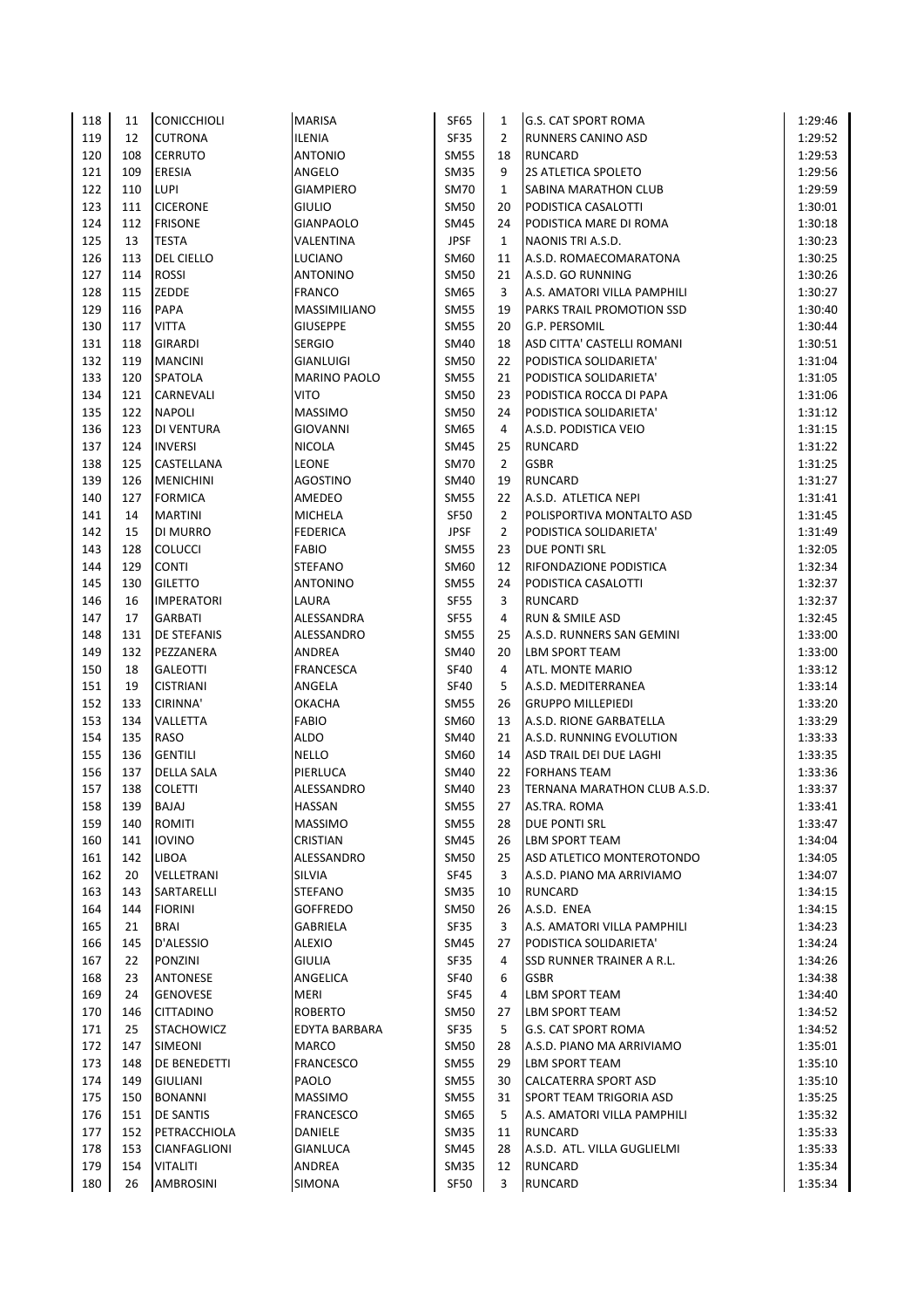| 181 | 155 | <b>DE SANTIS</b>    | DANIELE             | JPSM        | 12             | <b>RUNCARD</b>                       | 1:35:41 |
|-----|-----|---------------------|---------------------|-------------|----------------|--------------------------------------|---------|
| 182 | 156 | MENCARELLI          | CARLO               | SM65        | 6              | A.S. AMATORI VILLA PAMPHILI          | 1:35:43 |
| 183 | 27  | CRUZ DO SOCORRO     | RAMILDES            | <b>SF50</b> | 4              | AS.TRA. ROMA                         | 1:35:46 |
| 184 | 28  | <b>BERARDI</b>      | ROSELLA             | <b>SF50</b> | 5              | ATLETICA CECCHINA AL.PA. ASD         | 1:35:50 |
| 185 | 157 | <b>INNOCENZI</b>    | VALERIO             | <b>SM35</b> | 13             | <b>RUNCARD</b>                       | 1:36:01 |
| 186 | 29  | <b>VENTURINI</b>    | ROSELLA             | <b>SF50</b> | 6              | <b>RUNCARD</b>                       | 1:36:08 |
| 187 | 158 | CAVALAGLI           | <b>CLAUDIO</b>      | SM60        | 15             | <b>LBM SPORT TEAM</b>                | 1:36:08 |
| 188 | 159 | <b>PICCINI</b>      | <b>BERNARDINO</b>   | SM60        | 16             | <b>REALE STATO DEI PRESIDI</b>       | 1:36:09 |
| 189 | 30  | <b>FERRANTINI</b>   | SEVERINA            | <b>SF60</b> | $\overline{2}$ | <b>GRUPPO MILLEPIEDI</b>             | 1:36:12 |
| 190 | 160 | VAGLIANO            | <b>DONATO</b>       | JPSM        | 13             | <b>RUNCARD</b>                       | 1:36:14 |
| 191 | 161 | PELLICANO           | EZIO                | SM45        | 29             | <b>RUNNERS TEAM CARPINETO ROMANO</b> | 1:36:24 |
| 192 | 162 | <b>SPERA</b>        | <b>FABIO</b>        | <b>SM50</b> | 29             | <b>LBM SPORT TEAM</b>                | 1:36:35 |
| 193 | 163 | <b>BERTI</b>        | <b>ROBERTO</b>      | SM65        | $\overline{7}$ | A.S.D. GO RUNNING                    | 1:36:45 |
| 194 | 164 | LONGOBARDI          | <b>MASSIMO</b>      | <b>SM55</b> | 32             | A.S. AMATORI VILLA PAMPHILI          | 1:36:48 |
| 195 | 165 | SARANGO SOTO        | <b>HECTOR VIDAL</b> | <b>SM70</b> | 3              | <b>G.S. CAT SPORT ROMA</b>           | 1:36:49 |
| 196 | 31  | D'ALICANDRO         | <b>NOEMI</b>        | <b>JPSF</b> | 3              | <b>RUNCARD</b>                       | 1:37:02 |
| 197 | 166 | <b>GIORI</b>        | PAOLO               | SM65        | 8              | <b>REALE STATO DEI PRESIDI</b>       | 1:37:06 |
| 198 | 32  | <b>BACCHIEGA</b>    | <b>CRISTINA</b>     | <b>JPSF</b> | 4              | <b>GRUPPO MILLEPIEDI</b>             | 1:37:09 |
| 199 | 33  | <b>PAGLIARI</b>     | <b>FEDERICA</b>     | <b>SF40</b> | $\overline{7}$ | A.O.C. TEAM - ASD                    | 1:37:23 |
| 200 | 167 | <b>CERA</b>         | <b>CLAUCO</b>       | SM50        | 30             | A.S.D. RUNNING EVOLUTION             | 1:37:28 |
| 201 | 168 | <b>CESARINI</b>     | <b>JACOPO</b>       | <b>JPSM</b> | 14             | <b>RUNCARD</b>                       | 1:37:31 |
| 202 | 169 | <b>NOTARI</b>       | <b>FABIO</b>        | SM60        | 17             | <b>ASD CITTA' CASTELLI ROMANI</b>    | 1:37:40 |
| 203 | 170 | <b>NAPOLITANO</b>   | LEONARDO            | <b>SM35</b> | 14             | <b>SSD RUNNER TRAINER A R.L.</b>     | 1:37:43 |
| 204 | 171 | <b>FANASCA</b>      | <b>CLAUDIO</b>      | SM60        | 18             | A.S. AMATORI VILLA PAMPHILI          | 1:37:54 |
| 205 | 34  | SAMPO'              | <b>ANNA</b>         | SF50        | $\overline{7}$ | ASD CITTA' CASTELLI ROMANI           | 1:37:55 |
| 206 | 172 | <b>AZZARI</b>       | <b>FEDERICO</b>     | SM45        | 30             | A.O.C. TEAM - ASD                    | 1:38:23 |
| 207 | 173 | <b>MESSINA</b>      | PAOLO               | SM60        | 19             | AS.TRA. ROMA                         | 1:38:24 |
| 208 | 174 | <b>TIBERI</b>       | MARCO               | <b>SM50</b> | 31             | ASD SPARTAN SPORT ACADEMY            | 1:38:33 |
| 209 | 175 | PAVANI              | <b>CLAUDIO</b>      | SM45        | 31             | <b>ASD SPARTAN SPORT ACADEMY</b>     | 1:38:34 |
| 210 | 35  | <b>CLAUDI</b>       | SILVIA              | SF50        | 8              | ASD SPARTAN SPORT ACADEMY            | 1:38:35 |
| 211 | 176 | <b>MANCINI</b>      | <b>VINCENZO</b>     | <b>SM50</b> | 32             | <b>ASD SPARTAN SPORT ACADEMY</b>     | 1:38:35 |
| 212 | 177 | <b>GAROFALO</b>     | <b>LIBORIO</b>      | <b>SM50</b> | 33             | <b>ASD SPARTAN SPORT ACADEMY</b>     | 1:38:35 |
| 213 | 36  | <b>CICCHELLI</b>    | ONORINA             | <b>SF55</b> | 5              | ASD SPARTAN SPORT ACADEMY            | 1:38:36 |
| 214 | 178 | <b>NOTARANTONIO</b> | <b>UMBERTO</b>      | <b>SM55</b> | 33             | ASD SPARTAN SPORT ACADEMY            | 1:38:38 |
| 215 | 179 | <b>CLAUDI</b>       | <b>FABIO</b>        | SM45        | 32             | ASD SPARTAN SPORT ACADEMY            | 1:38:38 |
| 216 | 37  | PIZZUTI             | <b>STEFANIA</b>     | <b>SF50</b> | 9              | ASD SPARTAN SPORT ACADEMY            | 1:38:38 |
| 217 | 180 | <b>PIZZUTI</b>      | <b>FABIO</b>        | <b>SM50</b> | 34             | ASD SPARTAN SPORT ACADEMY            | 1:38:38 |
| 218 | 181 | <b>CARACCI</b>      | <b>MARIO</b>        | <b>SM35</b> | 15             | <b>ASD SPARTAN SPORT ACADEMY</b>     | 1:38:38 |
| 219 | 182 | <b>ADDATI</b>       | <b>MASSIMILIANO</b> | SM60        | 20             | SPORT TEAM TRIGORIA ASD              | 1:38:46 |
| 220 | 183 | D'AGOSTINO          | <b>DIEGO</b>        | SM40        | 24             | <b>RUNCARD</b>                       | 1:38:57 |
| 221 | 184 | <b>TITTOZZI</b>     | <b>GIANNI</b>       | <b>SM55</b> | 34             | ASD SPARTAN SPORT ACADEMY            | 1:39:12 |
| 222 | 185 | <b>ANASTASI</b>     | SANDRO              | SM60        | 21             | ASD TALENTI RUNNING TEAM ROMA        | 1:39:17 |
| 223 | 186 | DI GUIDA            | <b>FABRIZIO</b>     | <b>SM55</b> | 35             | <b>LBM SPORT TEAM</b>                | 1:39:22 |
| 224 | 38  | <b>ROSSI</b>        | <b>FRANCESCA</b>    | <b>JPSF</b> | 5              | A.S.D. GO RUNNING                    | 1:39:25 |
| 225 | 39  | <b>MANCINI</b>      | TIZIANA             | <b>SF55</b> | 6              | A.S.D. PODISTICA VEIO                | 1:39:29 |
| 226 | 187 | COSTA               | SALVATORE           | SM60        | 22             | FORUM SPORT CENTER SSD SRL           | 1:39:30 |
| 227 | 40  | MAFFEI              | MARCELLA            | <b>SF55</b> | 7              | ASD LAZIO OLIMPIA RUNNERS TEAM       | 1:39:32 |
| 228 | 188 | <b>MICHELI</b>      | DANIELE             | SM40        | 25             | <b>RUNCARD</b>                       | 1:39:38 |
| 229 | 189 | <b>PERILLO</b>      | <b>FRANCESCO</b>    | SM50        | 35             | <b>GSBR</b>                          | 1:39:46 |
| 230 | 190 | <b>MARINO</b>       | <b>NICOLA</b>       | SM65        | 9              | <b>SABINA MARATHON CLUB</b>          | 1:39:47 |
| 231 | 41  | GEISBERGER          | <b>MONIKA</b>       | SF50        | 10             | PODISTICA POMEZIA A.S.D.             | 1:39:49 |
| 232 | 191 | <b>MANZINI</b>      | RICCARDO            | SM50        | 36             | PODISTICA POMEZIA A.S.D.             | 1:39:49 |
| 233 | 192 | <b>GELLI</b>        | ALESSANDRO          | <b>SM55</b> | 36             | ATL. MONTE MARIO                     | 1:39:54 |
| 234 | 193 | <b>GIUSEPPONE</b>   | <b>TEODORO</b>      | SM45        | 33             | ATL. MONTE MARIO                     | 1:39:54 |
| 235 | 194 | PEZZETTA            | <b>MASSIMO</b>      | SM65        | 10             | A.S.D. ATL. POMEZIA                  | 1:39:58 |
| 236 | 195 | <b>NANNI</b>        | <b>GREGORIO</b>     | SM65        | 11             | <b>GSBR</b>                          | 1:39:58 |
| 237 | 196 | <b>D'IPPOLITO</b>   | <b>FABIO</b>        | SM45        | 34             | A.S.D. PIANO MA ARRIVIAMO            | 1:40:02 |
| 238 | 197 | <b>VENTURINI</b>    | <b>GIULIO</b>       | JPSM        | 15             | S.S. LAZIO ATLETICA LEGGERA          | 1:40:04 |
| 239 | 198 | CREDENTINO          | STEFANO             | SM50        | 37             | LBM SPORT TEAM                       | 1:40:12 |
| 240 | 42  | KOLA                | MANUSHAQE           | SF35        | 6              | G.S. CAT SPORT ROMA                  | 1:40:18 |
| 241 | 199 | DE LUCA             | ALESSANDRO          | SM45        | 35             | <b>RUNCARD</b>                       | 1:41:01 |
| 242 | 43  | <b>GRAZIOSI</b>     | <b>FEDERICA</b>     | <b>SF40</b> | 8              | <b>RUNCARD</b>                       | 1:41:02 |
| 243 | 200 | <b>VEROLINI</b>     | VALERIO             | SM60        | 23             | FORUM SPORT CENTER SSD SRL           | 1:41:03 |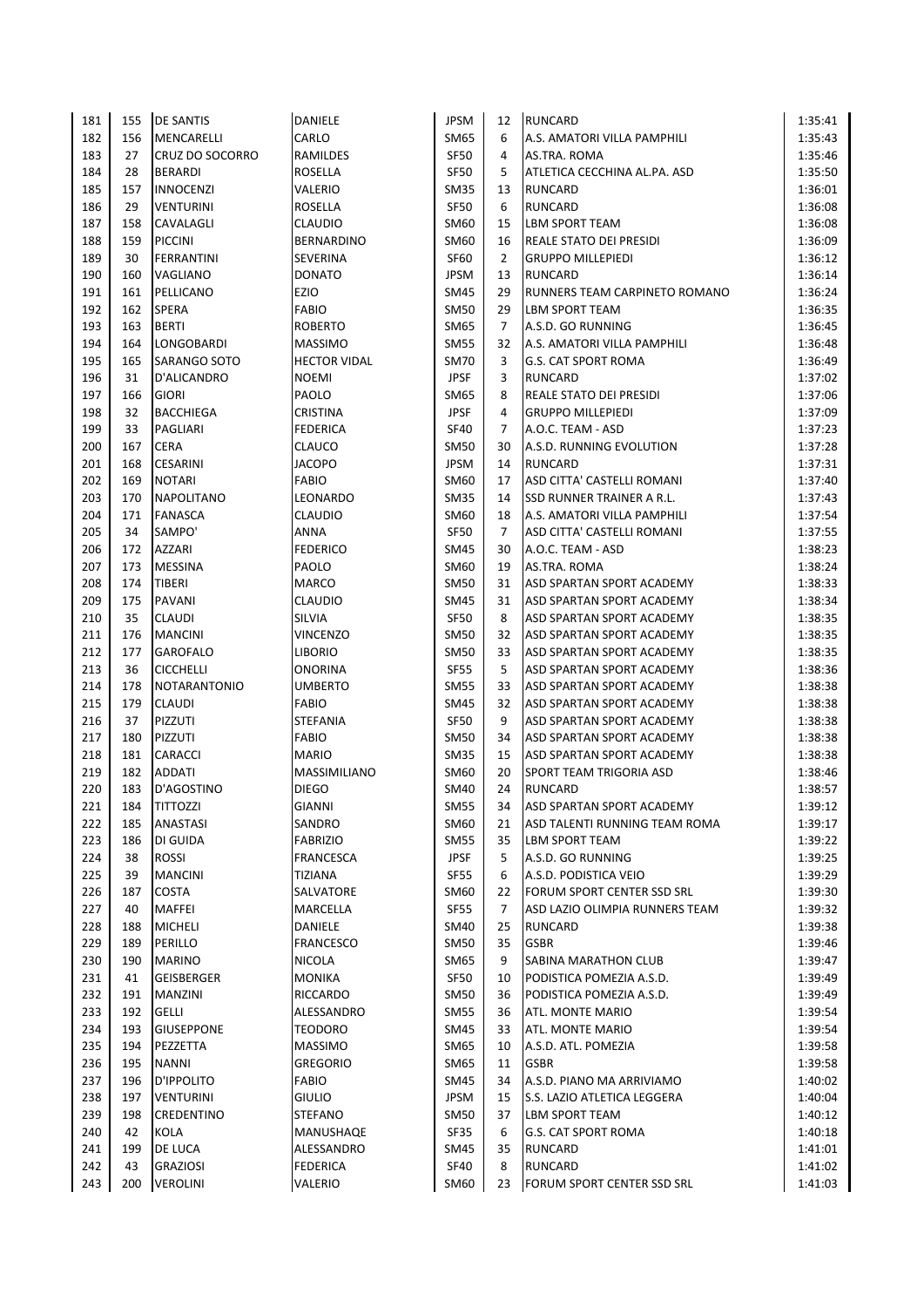| 244 | 201       | PASQUINELLI            | ALESSANDRO          | SM50                   | 38             | <b>ATL. MONTEFIASCONE</b>             | 1:41:04 |
|-----|-----------|------------------------|---------------------|------------------------|----------------|---------------------------------------|---------|
| 245 | 44        | DI TOSTO               | <b>JOHANNA</b>      | <b>JPSF</b>            | 6              | A.S.D. PODISTICA VEIO                 | 1:41:16 |
| 246 | 45        | <b>TONNETTI</b>        | LAURA               | <b>SF50</b>            | 11             | <b>ATLETICOM ASD</b>                  | 1:41:19 |
| 247 | 46        | DI VITO                | <b>EMANUELA</b>     | <b>SF45</b>            | 5              | A.S.D. GO RUNNING                     | 1:41:43 |
| 248 | 47        | CUCCU                  | <b>GIORGIA</b>      | <b>SF45</b>            | 6              | <b>GRUPPO MILLEPIEDI</b>              | 1:41:46 |
| 249 | 48        | <b>TIMBALA</b>         | MARCELA OLIMPIA     | SF35                   | $\overline{7}$ | <b>LBM SPORT TEAM</b>                 | 1:41:46 |
| 250 | 202       | <b>FALCHI</b>          | ALESSANDRO          | <b>SM50</b>            | 39             | ASD SPARTAN SPORT ACADEMY             | 1:41:55 |
| 251 | 203       | <b>TREGLIA</b>         | PAOLO               | SM45                   | 36             | A.S.D. GO RUNNING                     | 1:41:55 |
| 252 | 49        | <b>MELCHIOR</b>        | PATRIZIA            | <b>SF55</b>            | 8              | A.S.D. RUN FOR FUN                    | 1:42:05 |
| 253 | 204       | LAMIA                  | <b>FRANCESCO</b>    | <b>SM55</b>            | 37             | ASD TRAIL DEI DUE LAGHI               | 1:42:08 |
| 254 | 205       | <b>IOLIS</b>           | ANDREA              | <b>SM50</b>            | 40             | S.S. LAZIO ATLETICA LEGGERA           | 1:42:08 |
| 255 | 206       | ARMILLOTTA             | ERMENEGILDO         | <b>SM55</b>            | 38             | A.S.D. MEDITERRANEA                   | 1:42:19 |
| 256 | 207       | LANZI                  | PAOLO               | SM40                   | 26             | <b>S.S. LAZIO ATLETICA LEGGERA</b>    | 1:42:19 |
| 257 | 50        | RAIMONDI VALLESI       | <b>ELISA</b>        | <b>SF45</b>            | $\overline{7}$ | <b>RUNCARD</b>                        | 1:42:22 |
| 258 | 51        | <b>FRANCIONI</b>       | LAURA               | <b>SF55</b>            | 9              | ATL. TUSCULUM                         | 1:42:25 |
| 259 | 208       | COTZA                  | <b>CLAUDIO</b>      | SM60                   | 24             | FORUM SPORT CENTER SSD SRL            | 1:42:30 |
| 260 | 52        | <b>CECCANTONI</b>      | <b>CINZIA</b>       | <b>SF55</b>            | 10             | <b>RUNCARD</b>                        | 1:42:40 |
| 261 | 53        | <b>MONTALTO</b>        | SERENA              | <b>SF50</b>            | 12             | ATL. TUSCULUM                         | 1:43:19 |
| 262 | 209       | <b>TENORIO</b>         | JOHN MICHEAL PRU    | <b>JPSM</b>            | 16             | <b>RUNCARD</b>                        | 1:43:20 |
| 263 | 210       | <b>MUCIACCIA</b>       | <b>DOMENICO</b>     | SM65                   | 12             | <b>LBM SPORT TEAM</b>                 | 1:43:29 |
| 264 | 211       | SILVIOLI               | DANIELE             | SM60                   | 25             | <b>LBM SPORT TEAM</b>                 | 1:43:36 |
| 265 | 212       | <b>STRACCIO</b>        | <b>STEFANO</b>      | SM60                   | 26             | <b>LBM SPORT TEAM</b>                 | 1:43:41 |
| 266 | 213       | DI GIROLAMO            | VALERIO             | SM40                   | 27             | <b>GSBR</b>                           | 1:43:42 |
| 267 | 54        | <b>SALUSTRI</b>        | SABRINA             | <b>SF50</b>            | 13             | AMICI PARCO CASTELLI ROMANI           | 1:43:45 |
| 268 | 214       | <b>MAMMOZZETTI</b>     | LUIGI               | SM60                   | 27             | <b>LBM SPORT TEAM</b>                 | 1:43:48 |
| 269 | 215       | RAGNI                  | ALESSANDRO          | SM60                   | 28             | A.S.D. PODISTICA VEIO                 | 1:44:09 |
| 270 | 216       | <b>VIRGILI</b>         | <b>PATRIZIO</b>     | SM45                   | 37             | A.S.D. PODISTICA VEIO                 | 1:44:10 |
| 271 | 55        | <b>PINO</b>            | <b>GIANNA</b>       | <b>SF55</b>            | 11             | IL CORRIDORE RUNNING CLUB ASD         | 1:44:15 |
| 272 | 217       | <b>TOSCANI</b>         | DANIELE             | <b>SM35</b>            | 16             | A.S.D. GO RUNNING                     | 1:44:24 |
| 273 | 218       | <b>MARIANI</b>         | LORENZO             | <b>SM70</b>            | 4              | ATL. TUSCULUM                         | 1:44:26 |
| 274 | 219       | PEZZETTA               | <b>GIANCARLO</b>    | SM65                   | 13             | A.S.D. ATL. POMEZIA                   | 1:44:27 |
| 275 | 56        | <b>RIZZO</b>           | <b>FEDERICA</b>     | <b>JPSF</b>            | 7              | <b>RUNCARD</b>                        | 1:44:31 |
| 276 | 220       | <b>BRUNETTI</b>        | <b>MASSIMILIANO</b> | <b>SM55</b>            | 39             | <b>SPORT TEAM TRIGORIA ASD</b>        | 1:44:50 |
| 277 | 221       | <b>BIANCO</b>          | <b>ROBERTO</b>      | SM45                   | 38             | A.S. AMATORI VILLA PAMPHILI           | 1:44:53 |
| 278 | 222       | <b>TRODINI</b>         | <b>MARCO</b>        | <b>SM50</b>            | 41             | S.S. LAZIO ATLETICA LEGGERA           | 1:45:17 |
| 279 | 57        | CARUSO                 | <b>FLAMINIA</b>     | <b>SF40</b>            | 9              | <b>RUNCARD</b>                        | 1:45:17 |
| 280 | 223       | <b>PUCCI</b>           | MARCELLO            | SM50                   | 42             | PUROSANGUE ATHLETICS CLUB             | 1:45:18 |
| 281 | 58        | <b>PALONE</b>          | <b>ILARIA</b>       | <b>SF45</b>            | 8              | PUROSANGUE ATHLETICS CLUB             | 1:45:18 |
| 282 | 224       | <b>EMPLER</b>          | <b>TOMMASO</b>      | <b>SM55</b>            | 40             | PUROSANGUE ATHLETICS CLUB             | 1:45:18 |
| 283 | 59        | <b>IOPPOLO</b>         | ANGELINA            | <b>SF55</b>            | 12             | <b>PUROSANGUE ATHLETICS CLUB</b>      | 1:45:19 |
| 284 | 225       | <b>SCHINA</b>          | MASSIMILIANO        | SM50                   | 43             | PODISTICA SOLIDARIETA'                | 1:45:23 |
| 285 | 60        | <b>TASSA</b>           | SONIA               | <b>SF55</b>            | 13             | SPORT TEAM TRIGORIA ASD               | 1:45:23 |
| 286 | 226       | <b>MACINATI</b>        | VALENTINO           | SM60                   | 29             | SPORT TEAM TRIGORIA ASD               | 1:45:38 |
| 287 | 61        | <b>CUPPONE</b>         | SONIA               | <b>SF55</b>            | 14             | <b>GSBR</b>                           | 1:45:43 |
| 288 | 227       | <b>MICCIONI</b>        | <b>SIMONE</b>       | <b>SM55</b>            | 41             | ASD SPARTAN SPORT ACADEMY             | 1:45:51 |
| 289 | 228       | CARRAFA                | <b>FRANCESCO</b>    | SM45                   | 39             | A.S.D. PODISTICA VEIO                 | 1:45:57 |
| 290 | 229       | <b>BANDINU</b>         | <b>IGNAZIO</b>      | SM60                   | 30             | A.S.D. PODISTICA VEIO                 | 1:45:58 |
| 291 | 62        | <b>BORGOGNONI</b>      | ARIANNA             | <b>SF40</b>            | 10             | A.S.D. PODISTICA VEIO                 | 1:45:59 |
| 292 | 230       | MARZIALETTI            | GINO                | SM40                   | 28             | A.S.D. PODISTICA VEIO                 | 1:46:00 |
| 293 | 63        | <b>BEVACQUA</b>        | <b>NOEMI</b>        | <b>JPSF</b>            | 8              | SSD RUNNER TRAINER A R.L.             | 1:46:09 |
| 294 | 64        | MIRANDA HERNANDEZ      | <b>VIRGINIA</b>     | SF55                   | 15             | <b>ARES TEAM</b>                      | 1:46:10 |
| 295 | 231       | <b>NAVARRA</b>         | VITO                | SM50                   | 44             | <b>SSD RUNNER TRAINER A R.L.</b>      | 1:46:14 |
| 296 | 65        | <b>GIOVANNINI</b>      | <b>ELISABETTA</b>   | SF60                   | 3              | PODISTICA SOLIDARIETA'                | 1:46:17 |
| 297 | 232       | <b>FIORI</b>           | ANGELO              | SM45                   | 40             | <b>ASD RUNNNER TEAM</b>               | 1:46:24 |
| 298 | 233       | <b>CROBU</b>           | <b>GIUSEPPINO</b>   | SM65                   | 14             | PODISTICA SOLIDARIETA'                | 1:46:24 |
| 299 | 234       | SANTOCORI              | <b>MAURIZIO</b>     | SM60                   | 31             | A.S. AMATORI VILLA PAMPHILI           | 1:46:31 |
| 300 | 66        | <b>ROVELLI</b>         | <b>FRANCESCA</b>    | SF45                   | 9              | A.S.D. GO RUNNING                     | 1:46:33 |
| 301 | 235       | <b>MASTROLUCA</b>      | MATTEO              | SM45                   | 41             | A.S.D. GO RUNNING                     | 1:46:34 |
| 302 | 236       | COCOZZA                | GABRIELE            | <b>SM50</b>            | 45             | <b>RUNCARD</b>                        | 1:47:05 |
| 303 | 237       | <b>FIORAMANTI</b>      | MARCO               | SM50                   | 46             | ASD SPARTAN SPORT ACADEMY             | 1:47:11 |
| 304 | 238       | <b>COCCIA</b>          | ANGELO              | SM60                   | 32             | A.S.D. RUN FOR FUN                    | 1:47:22 |
| 305 |           |                        |                     |                        |                |                                       |         |
| 306 | 239<br>67 | LEIDI<br><b>MORONI</b> | ADRIANO             | $SM75+$<br><b>JPSF</b> | 1<br>9         | PODISTICA SOLIDARIETA'                | 1:47:25 |
|     |           |                        | ALISIA              |                        |                | CSEN - CENTRO SPORTIVO EDUCATIVO NAZ. | 1:47:32 |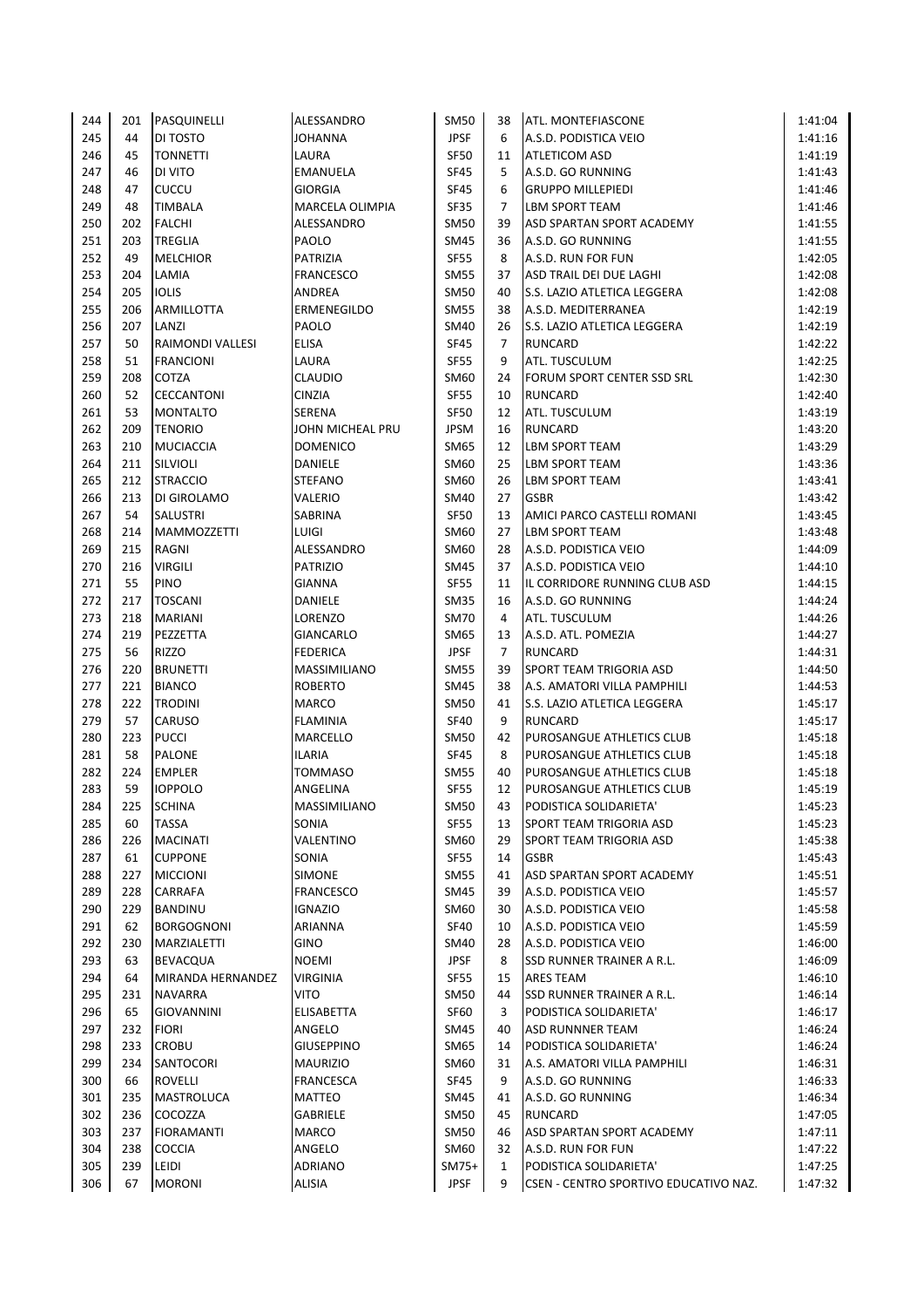| 307        | 68       | <b>MATINONG</b>                  | <b>MARIDEL</b>         | <b>SF40</b>                | 11             | RUNCARD                                                   | 1:47:43            |
|------------|----------|----------------------------------|------------------------|----------------------------|----------------|-----------------------------------------------------------|--------------------|
| 308        | 69       | <b>CUCCIARI</b>                  | SILVIA                 | <b>SF50</b>                | 14             | <b>SSD RUNNER TRAINER A R.L.</b>                          | 1:47:50            |
| 309        | 240      | ANNESSA                          | ALESSANDRO             | SM50                       | 47             | <b>SSD RUNNER TRAINER A R.L.</b>                          | 1:47:50            |
| 310        | 241      | <b>LONGO</b>                     | <b>STEFANO</b>         | <b>SM50</b>                | 48             | A.S.D. MEDITERRANEA                                       | 1:47:57            |
| 311        | 242      | <b>MAGNANI</b>                   | <b>SIMONE</b>          | <b>SM50</b>                | 49             | PODISTICA SOLIDARIETA'                                    | 1:48:04            |
| 312        | 243      | <b>GOSTOLI</b>                   | <b>GIANCLAUDIO</b>     | SM50                       | 50             | A.S. AMATORI VILLA PAMPHILI                               | 1:48:08            |
| 313        | 244      | <b>MATTEOTTI</b>                 | <b>FRANCO</b>          | <b>SM50</b>                | 51             | <b>RUNCARD</b>                                            | 1:48:22            |
| 314        | 245      | CARETTA                          | <b>MASSIMO</b>         | SM45                       | 42             | A.S. AMATORI VILLA PAMPHILI                               | 1:48:28            |
| 315        | 246      | SCARAMELLA                       | <b>FABIO</b>           | SM50                       | 52             | <b>SSD RUNNER TRAINER A R.L.</b>                          | 1:48:29            |
| 316        | 70       | <b>BUONFANTINO</b>               | CRISTIANA              | <b>SF60</b>                | 4              | A.S. AMATORI VILLA PAMPHILI                               | 1:48:31            |
| 317        | 71       | <b>BUFFOLI</b>                   | SANDRA                 | <b>SF55</b>                | 16             | A.S. AMATORI VILLA PAMPHILI                               | 1:48:31            |
| 318        | 247      | <b>MARZANO</b>                   | <b>MASSIMO</b>         | SM40                       | 29             | PODISTICA SOLIDARIETA'                                    | 1:48:38            |
| 319        | 248      | ANGELI                           | <b>FABIO</b>           | <b>SM50</b>                | 53             | PODISTICA SOLIDARIETA'                                    | 1:48:39            |
| 320        | 249      | <b>PALUZZI</b>                   | ANDREA                 | SM45                       | 43             | PODISTICA SOLIDARIETA'                                    | 1:48:39            |
| 321        | 72       | <b>FULCI</b>                     | <b>LICIA</b>           | <b>SF45</b>                | 10             | PODISTICA SOLIDARIETA'                                    | 1:48:39            |
| 322        | 250      | <b>MARINI</b>                    | <b>GIANLUCA</b>        | <b>SM50</b>                | 54             | <b>RUNCARD</b>                                            | 1:48:48            |
| 323        | 251      | <b>GIORGIO</b>                   | <b>ROBERTO</b>         | <b>SM50</b>                | 55             | ASD LAZIO OLIMPIA RUNNERS TEAM                            | 1:48:48            |
| 324        | 252      | <b>CAPPELLA</b>                  | <b>EMANUELE</b>        | <b>SM45</b>                | 44             | S.S. LAZIO ATLETICA LEGGERA                               | 1:48:49            |
| 325        | 253      | <b>VESPA</b>                     | MATTEO                 | <b>SM35</b>                | 17             | ASD LAZIO OLIMPIA RUNNERS TEAM                            | 1:48:49            |
| 326        | 254      | <b>TRIOLA</b>                    | <b>ROBERTO</b>         | <b>SM50</b>                | 56             | ASD LAZIO OLIMPIA RUNNERS TEAM                            | 1:48:49            |
| 327        | 255      | <b>GIOVANNUCCI</b>               | <b>DAVIDE</b>          | <b>SM35</b>                | 18             | ASD LAZIO OLIMPIA RUNNERS TEAM                            | 1:48:49            |
| 328        | 73       | PETTI                            | ARIANNA                | <b>SF60</b>                | 5              | SPORT TEAM TRIGORIA ASD                                   | 1:49:07            |
| 329        | 256      | <b>PERRONE</b>                   | <b>FRANCO</b>          | SM60                       | 33             | A.S.D. GO RUNNING                                         | 1:49:08            |
| 330        | 74       | <b>FORTE</b>                     | <b>IANIRA</b>          | <b>JPSF</b>                | 10             | <b>GSBR</b>                                               | 1:49:11            |
| 331        | 257      | <b>GOSTOLI</b>                   | <b>GIAMPIERO</b>       | SM50                       | 57             | A.S. AMATORI VILLA PAMPHILI                               | 1:49:13            |
| 332        | 258      | <b>TREBESCHI</b>                 | <b>MASSIMO</b>         | SM45                       | 45             | PODISTICA SOLIDARIETA'                                    | 1:49:15            |
| 333        | 75       | PILIU                            | ANGELA                 | <b>SF45</b>                | 11             | A.S.D. RUN FOR FUN                                        | 1:49:17            |
| 334        | 76       | <b>MANCINI</b>                   | <b>DEBORA</b>          | SF50                       | 15             | <b>SSD RUNNER TRAINER A R.L.</b>                          | 1:49:39            |
| 335        | 77       | <b>MARCELLI</b>                  | SABRINA                | <b>SF50</b>                | 16             | A.S.D. PODISTICA VEIO                                     | 1:50:01            |
| 336        | 78       | <b>MOAURO</b>                    | EMANUELA               | <b>SF50</b>                | 17             | AMATORI TOP RUNNERS CAST. ROM.                            | 1:50:02            |
| 337        | 79       | <b>EL MESSAOUDI</b>              | <b>MOUNIA</b>          | <b>SF45</b>                | 12             | <b>GENZANO MARATHON</b>                                   | 1:50:02            |
| 338        | 259      | RAGUZZINI                        | PAOLO                  | SM60                       | 34             | A.S.D. PODISTICA VEIO                                     | 1:50:03            |
| 339        | 260      | <b>VELLINI</b>                   | <b>MASSIMO</b>         | <b>SM55</b>                | 42             | <b>G.S. CAT SPORT ROMA</b>                                | 1:50:09            |
| 340        | 261      | <b>CECCHINELLI</b>               | <b>FABIO</b>           | <b>SM50</b>                | 58             | PODISTICA CASALOTTI                                       | 1:50:10            |
| 341        | 262      | SALATINO                         | SAVERIO                | SM45                       | 46             | A.S. AMATORI VILLA PAMPHILI                               | 1:50:49            |
| 342        | 80       | <b>HIRNYAK</b>                   | <b>SOFIYA</b>          | <b>SF65</b>                | $\overline{2}$ | A.S. AMATORI VILLA PAMPHILI                               | 1:50:51            |
| 343        | 263      | <b>AURELI</b>                    | <b>FERDINANDO</b>      | SM60                       | 35             | AS.TRA. ROMA                                              | 1:51:00            |
| 344        | 264      | <b>TRANTASO</b>                  | <b>FRANCESCO PAOLO</b> | SM60                       | 36             | A.S. AMATORI VILLA PAMPHILI                               | 1:51:23            |
| 345        | 81       | <b>ERBI</b>                      | <b>FRANCESCA</b>       | <b>SF50</b>                | 18             | A.S.D. VEGAN POWER TEAM                                   | 1:51:34            |
| 346        | 265      | <b>COLLEPICCOLO</b>              | <b>ANDREA</b>          | <b>SM55</b>                | 43             | ATL. TUSCULUM                                             | 1:51:36            |
| 347        | 266      | <b>OCCHETTI</b>                  | <b>MARCO</b>           | SM60                       | 37             | <b>IMARATHON ROMA CASTELFUSANO</b>                        | 1:51:45            |
| 348        | 267      | <b>ROSOLIN</b>                   | ALBERTO STEFANO        | <b>SM70</b>                | 5              | <b>LBM SPORT TEAM</b>                                     | 1:51:57            |
| 349        | 268      | <b>BOGGI</b>                     | <b>AUGUSTO</b>         | <b>SM50</b>                | 59             | A.S.D. RIONE GARBATELLA                                   | 1:51:59            |
| 350        | 82       | DI PADOVA                        | ROMINA                 | SF50                       | 19             | PODISTICA SOLIDARIETA'                                    | 1:52:05            |
| 351        | 269      | <b>DE MATTIA</b>                 | <b>LUDOVICO</b>        | <b>SM70</b>                | 6              | A.S.D. PODISTICA VEIO                                     | 1:52:24            |
| 352        | 270      | PAGNUTTI                         | <b>FRANCESCO</b>       | <b>SM35</b>                | 19             | A.S.D. MEDITERRANEA                                       | 1:53:10            |
| 353        | 271      | <b>JENNINGS</b>                  | ANTHONY                | SM65                       | 15             | <b>LBM SPORT TEAM</b>                                     | 1:53:46            |
| 354<br>355 | 83<br>84 | <b>JENNINGS</b><br><b>REGA</b>   | VALERIA                | <b>JPSF</b><br><b>SF55</b> | 11<br>17       | <b>LBM SPORT TEAM</b><br>FORUM SPORT CENTER SSD SRL       | 1:53:46            |
| 356        | 272      | <b>SCHENA</b>                    | MARIA LUISA            | <b>SM55</b>                | 44             | A.S.D. ESERCITO CECCHIGNOLA                               | 1:54:11            |
| 357        | 273      |                                  | RAFFAELE               | <b>SM55</b>                | 45             |                                                           | 1:54:11            |
| 358        | 274      | DI PASQUALE                      | <b>VINCENZO</b>        | SM50                       |                | <b>CALCATERRA SPORT ASD</b>                               | 1:54:23            |
| 359        | 85       | <b>CHIAPPINI</b><br><b>TORRE</b> | PAOLO<br>DONATELLA     | <b>SF45</b>                | 60<br>13       | A.S. AMATORI VILLA PAMPHILI<br>FORUM SPORT CENTER SSD SRL | 1:54:25<br>1:54:26 |
| 360        | 86       | <b>RONCHETTI</b>                 | VALENTINA              | <b>SF40</b>                | 12             | A.S.D. PODISTICA VEIO                                     | 1:54:27            |
| 361        | 87       | <b>ROCCHI</b>                    | <b>GIORGIA</b>         | SF35                       | 8              | <b>LBM SPORT TEAM</b>                                     | 1:54:30            |
| 362        | 275      | <b>BROCANELLI</b>                | <b>FRANCESCO</b>       | SM40                       | 30             | <b>LBM SPORT TEAM</b>                                     | 1:54:30            |
| 363        | 88       | <b>VENUTI</b>                    | ALICE                  | <b>JPSF</b>                | 12             | AS.TRA. ROMA                                              | 1:54:48            |
| 364        | 276      | <b>VENUTI</b>                    | <b>MARIO</b>           | SM60                       | 38             | AS.TRA. ROMA                                              | 1:54:49            |
| 365        | 277      | MAOLA                            | <b>FRANCESCO</b>       | <b>JPSM</b>                | 17             | <b>RUNCARD</b>                                            | 1:54:49            |
| 366        | 89       | <b>NOMI</b>                      | МОТОКО                 | <b>SF55</b>                | 18             | <b>LBM SPORT TEAM</b>                                     | 1:54:49            |
| 367        | 278      | <b>MULLIRI</b>                   | ALESSANDRO             | SM50                       | 61             | <b>RUNCARD</b>                                            | 1:54:55            |
| 368        | 90       | <b>MELLOZZI</b>                  | SIMONA                 | SF50                       | 20             | <b>LBM SPORT TEAM</b>                                     | 1:55:18            |
| 369        | 91       | <b>GHERARDINI</b>                | SERENA                 | <b>SF45</b>                | 14             | A.S.D. PODISTICA VEIO                                     | 1:55:33            |
|            |          |                                  |                        |                            |                |                                                           |                    |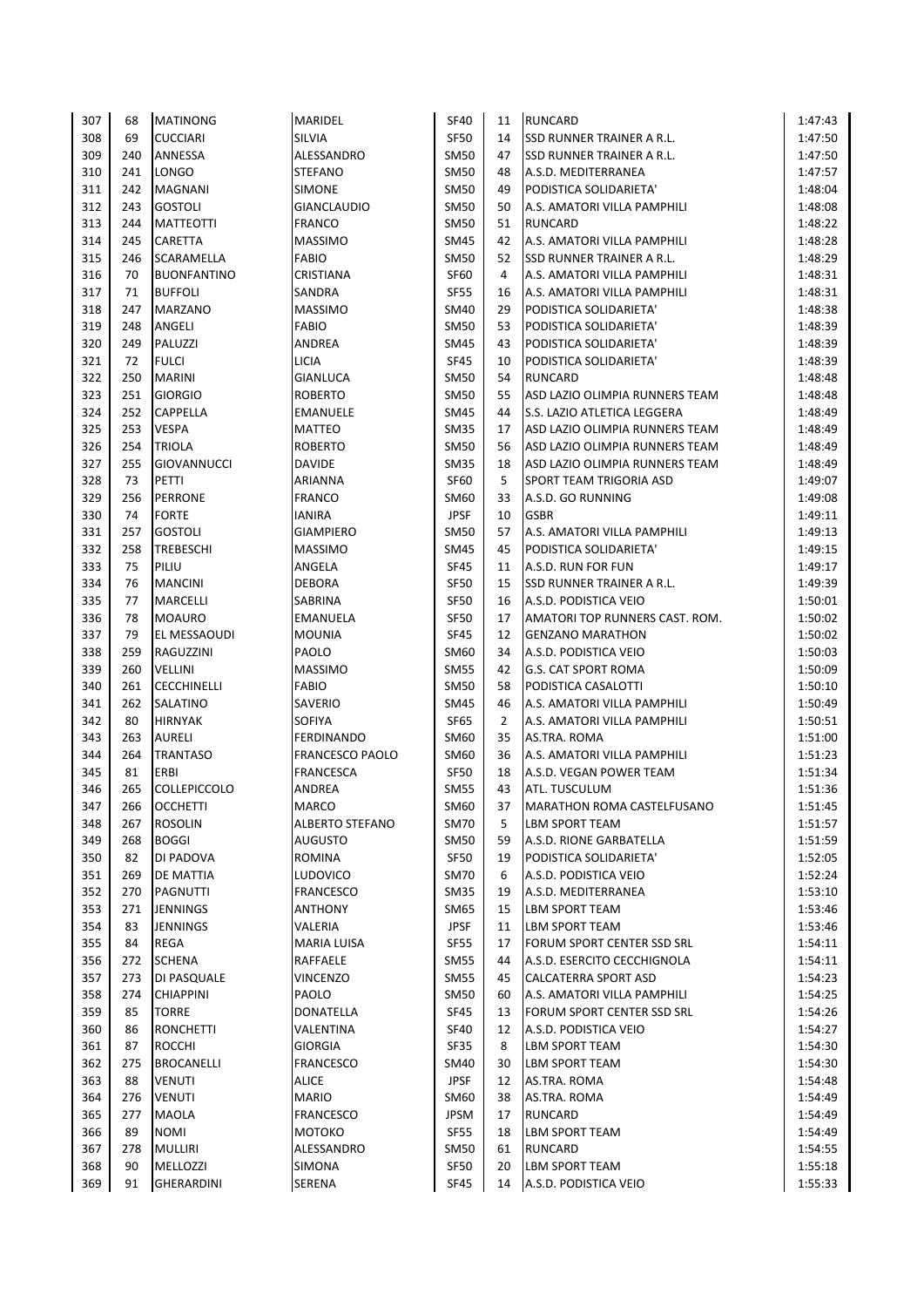| 370        | 92         | SABADELLO                  | <b>CATIUSCIA</b>                     | <b>SF50</b>                | 21             | A.S.D. RUNNING EVOLUTION                                   | 1:55:53            |
|------------|------------|----------------------------|--------------------------------------|----------------------------|----------------|------------------------------------------------------------|--------------------|
| 371        | 279        | <b>URSO</b>                | <b>ROBERTO</b>                       | SM45                       | 47             | <b>CLUB CORRERE GALATINA</b>                               | 1:56:00            |
| 372        | 93         | DE DONATIS                 | <b>SIMONETTA</b>                     | <b>SF50</b>                | 22             | <b>RUNCARD</b>                                             | 1:56:06            |
| 373        | 94         | <b>BARGERO</b>             | LUISA                                | <b>SF65</b>                | 3              | A.S. AMATORI VILLA PAMPHILI                                | 1:56:10            |
| 374        | 95         | MOI                        | <b>BARBARA</b>                       | <b>SF45</b>                | 15             | <b>LBM SPORT TEAM</b>                                      | 1:56:19            |
| 375        | 280        | CARDINALE                  | <b>MARCO</b>                         | <b>SM55</b>                | 46             | <b>RUNCARD</b>                                             | 1:56:25            |
| 376        | 281        | <b>GIAMBARTOLOMEI</b>      | PAOLO                                | <b>SM50</b>                | 62             | A.S.D. PIANO MA ARRIVIAMO                                  | 1:56:42            |
| 377        | 96         | <b>GIAMBARTOLOMEI</b>      | <b>GIULIA</b>                        | <b>JPSF</b>                | 13             | A.S.D. PIANO MA ARRIVIAMO                                  | 1:56:42            |
| 378        | 282        | <b>BARABUCCI</b>           | NAZZARENO                            | SM45                       | 48             | A.S.D. PIANO MA ARRIVIAMO                                  | 1:56:42            |
| 379        | 283        | <b>LUPAIOLI</b>            | LELIO                                | <b>SM50</b>                | 63             | PODISTICA SOLIDARIETA'                                     | 1:56:46            |
| 380        | 97         | PASQUALI                   | <b>SIMONA</b>                        | <b>SF55</b>                | 19             | A.S.D. MEDITERRANEA                                        | 1:56:53            |
| 381        | 284        | <b>DODARO</b>              | <b>FRANCESCO</b>                     | SM60                       | 39             | <b>LBM SPORT TEAM</b>                                      | 1:57:07            |
| 382        | 98         | <b>CORDOVA GARZON</b>      | <b>ERIKA NATHALI</b>                 | <b>SF35</b>                | 9              | <b>RUNCARD</b>                                             | 1:57:23            |
| 383        | 285        | PERNA                      | ALESSANDRO                           | SM45                       | 49             | ASD SPARTAN SPORT ACADEMY                                  | 1:57:28            |
| 384        | 99         | PIERSANTI                  | <b>ELISA</b>                         | <b>JPSF</b>                | 14             | <b>IPPOLIFE S.S.D. A R.L.</b>                              | 1:57:30            |
| 385        | 100        | <b>MESSINA</b>             | <b>MARJANA</b>                       | <b>JPSF</b>                | 15             | <b>IPPOLIFE S.S.D. A R.L.</b>                              | 1:57:30            |
| 386        | 286        | <b>MAIURI</b>              | ARDUINO                              | SM50                       | 64             | A.S. AMATORI VILLA PAMPHILI                                | 1:57:35            |
| 387        | 101        | <b>VIRGILIO</b>            | <b>ANNA</b>                          | <b>SF65</b>                | 4              | <b>RUNCARD</b>                                             | 1:57:41            |
| 388        | 102        | CORRADO                    | DANIELA                              | <b>SF55</b>                | 20             | 6 IN MOVIMENTO A.S.D.                                      | 1:57:48            |
| 389        | 287        | <b>GUIDO</b>               | <b>MARCO</b>                         | SM60                       | 40             | A.S. AMATORI VILLA PAMPHILI                                | 1:57:56            |
| 390        | 103        | <b>ADDIS</b>               | <b>GIOVANNA</b>                      | <b>SF45</b>                | 16             | PODISTICA SOLIDARIETA'                                     | 1:58:00            |
| 391        | 288        | SABATINI                   | <b>MASSIMILIANO</b>                  | SM45                       | 50             | ATL. TUSCULUM                                              | 1:58:00            |
| 392        | 104        | <b>COMPARELLI</b>          | <b>MONICA</b>                        | <b>SF45</b>                | 17             | 6 IN MOVIMENTO A.S.D.                                      | 1:58:03            |
| 393        | 289        | <b>ROSATELLI</b>           | <b>MASSIMO</b>                       | <b>SM55</b>                | 47             | <b>LBM SPORT TEAM</b>                                      | 1:58:17            |
| 394        | 290        | <b>PETRUCCI</b>            | <b>SERGIO</b>                        | SM65                       | 16             | A.S.D. RUN FOR FUN                                         | 1:58:18            |
| 395        | 105        | <b>PREZIOSI</b>            | <b>ANTONELLA</b>                     | <b>SF55</b>                | 21             | A.S. AMATORI VILLA PAMPHILI                                | 1:58:18            |
| 396        | 291        | <b>NOBILI</b>              | PAOLO                                | <b>SM55</b>                | 48             | A.S.D. MEDITERRANEA                                        | 1:58:22            |
| 397        | 106        | <b>OLIVA</b>               | <b>FRANCESCA</b>                     | <b>SF50</b>                | 23             | <b>AICS ROMA</b>                                           | 1:58:33            |
| 398        | 292        | <b>GRASSI</b>              | PAOLO                                | <b>SM50</b>                | 65             | UISP COMITATO TERR.LE LAZIO SUD EST                        | 1:58:50            |
| 399        | 293        | <b>BONDANI</b>             | <b>ROBERTO</b>                       | <b>SM55</b>                | 49             | <b>ATLETICA PEGASO</b>                                     | 1:58:54            |
| 400        | 107        | <b>PANE</b>                | <b>IVANA</b>                         | <b>SF50</b>                | 24             | <b>CALCATERRA SPORT ASD</b>                                | 1:58:55            |
| 401        | 294        | <b>PAGLIONE</b>            | <b>MAURIZIO</b>                      | <b>SM70</b>                | $\overline{7}$ | <b>DUE PONTI SRL</b>                                       | 1:59:39            |
| 402        | 295        | <b>LUCHETTI</b>            | <b>MARCO</b>                         | <b>SM50</b>                | 66             | A.S. AMATORI VILLA PAMPHILI                                | 1:59:45            |
| 403        | 296        | <b>TOGNALINI</b>           | <b>ROBERTO</b>                       | SM65                       | 17             | <b>MARATHON ROMA CASTELFUSANO</b>                          | 2:00:15            |
| 404        | 108        | <b>MONELLO</b>             | ADELINA                              | <b>SF40</b>                | 13             | <b>MARATHON ROMA CASTELFUSANO</b>                          | 2:00:18            |
| 405        | 297        | <b>NOVELLI</b>             | MARCO                                | <b>SM55</b>                | 50             | PODISTICA SOLIDARIETA'                                     | 2:00:19            |
| 406        | 298        | <b>DE MAGGI</b>            | RAFFAELE                             | $SM75+$                    | $\overline{2}$ | <b>MARATHON ROMA CASTELFUSANO</b><br><b>LBM SPORT TEAM</b> | 2:00:21            |
| 407<br>408 | 109<br>110 | DI MENTO<br><b>DI POCE</b> | <b>MARZIA</b><br><b>MARIA GRAZIA</b> | <b>SF50</b><br><b>SF50</b> | 25<br>26       | A.S.D. PIANO MA ARRIVIAMO                                  | 2:00:46<br>2:01:25 |
|            |            | <b>MISSORI</b>             | <b>ELISABETTA</b>                    | <b>SF55</b>                | 22             |                                                            |                    |
| 409<br>410 | 111<br>299 | <b>GRILLI</b>              | <b>ANTONIO</b>                       | <b>SM70</b>                | 8              | ANGUILLARA SABAZIA RUNNING CLUB<br><b>ATL. MONTE MARIO</b> | 2:02:16<br>2:02:56 |
| 411        |            | <b>CESARONI</b>            | PINA                                 | <b>SF60</b>                |                | ATL. TUSCULUM                                              |                    |
| 412        | 112<br>300 | <b>RAPONI</b>              |                                      | SM40                       | 6<br>31        | ASD SPARTAN SPORT ACADEMY                                  | 2:04:31<br>2:04:38 |
| 413        | 113        | SALVIOLI                   | <b>EMILIANO</b><br><b>ALESSIA</b>    | SF50                       | 27             | A.S.D. MEDITERRANEA                                        |                    |
| 414        | 301        | PONZO                      | ALESSANDRO                           | <b>SM35</b>                | 20             | A.S. AMATORI VILLA PAMPHILI                                | 2:04:53<br>2:05:53 |
| 415        | 302        | <b>ANTONELLI</b>           | VALTER                               | <b>SM55</b>                | 51             | PUROSANGUE ATHLETICS CLUB                                  | 2:06:01            |
| 416        | 114        | <b>TEGOLINI</b>            | <b>FEDERICA</b>                      | <b>SF55</b>                | 23             | G.S. CAT SPORT ROMA                                        | 2:06:02            |
| 417        | 303        | <b>COSTANTINI</b>          | GAETANO                              | SM50                       | 67             | SPORT TEAM TRIGORIA ASD                                    | 2:06:32            |
| 418        | 304        | <b>RUSSO</b>               | DARIO                                | <b>JPSM</b>                | 18             | <b>GRUPPO MILLEPIEDI</b>                                   | 2:07:22            |
| 419        | 305        | CASSONE                    | <b>FELICE</b>                        | JPSM                       | 19             | PODISTICA SOLIDARIETA'                                     | 2:07:22            |
| 420        | 115        | <b>CORSETTI</b>            | <b>ELISABETTA</b>                    | SF50                       | 28             | AS.TRA. ROMA                                               | 2:07:29            |
| 421        | 306        | <b>GALATIOTO</b>           | SALVATORE                            | SM55                       | 52             | A.S.D. GO RUNNING                                          | 2:07:48            |
| 422        | 307        | <b>GIUSTI</b>              | <b>EMILIANO</b>                      | SM50                       | 68             | A.S.D. GO RUNNING                                          | 2:07:49            |
| 423        | 116        | PIVIDORI                   | ELEONORA                             | <b>JPSF</b>                | 16             | SSD RUNNER TRAINER A R.L.                                  | 2:07:59            |
| 424        | 117        | <b>GASPARI</b>             | ANNA                                 | SF45                       | 18             | <b>GSBR</b>                                                | 2:08:25            |
| 425        | 308        | <b>MAGLIO</b>              | <b>ARTURO</b>                        | SM60                       | 41             | <b>BELIEVE FITNESS 2.0</b>                                 | 2:09:22            |
| 426        | 309        | <b>FANFARILLO</b>          | LUCA                                 | <b>JPSM</b>                | 20             | ASD RUNNERS ELITE CECCANO                                  | 2:09:37            |
| 427        | 310        | <b>FANFARILLO</b>          | VALERIO                              | <b>SM35</b>                | 21             | ASD RUNNERS ELITE CECCANO                                  | 2:09:38            |
| 428        | 118        | COSTAGLIOLA                | ANNA                                 | <b>JPSF</b>                | 17             | ASD RUNNERS ELITE CECCANO                                  | 2:09:47            |
| 429        | 119        | ZOLLI                      | CLAUDIA                              | <b>SF45</b>                | 19             | ASD RUNNERS ELITE CECCANO                                  | 2:09:49            |
| 430        | 120        | LAURIA                     | MARIELLA                             | SF55                       | 24             | SPORT TEAM TRIGORIA ASD                                    | 2:09:50            |
| 431        | 311        | PELLICCIA                  | VINCENZO                             | <b>SM70</b>                | 9              | A.S.D. MEDITERRANEA                                        | 2:11:06            |
| 432        | 312        | VAGNATI                    | <b>DOMENICO</b>                      | SM60                       | 42             | A.S.D. MEDITERRANEA                                        | 2:11:08            |
|            |            |                            |                                      |                            |                |                                                            |                    |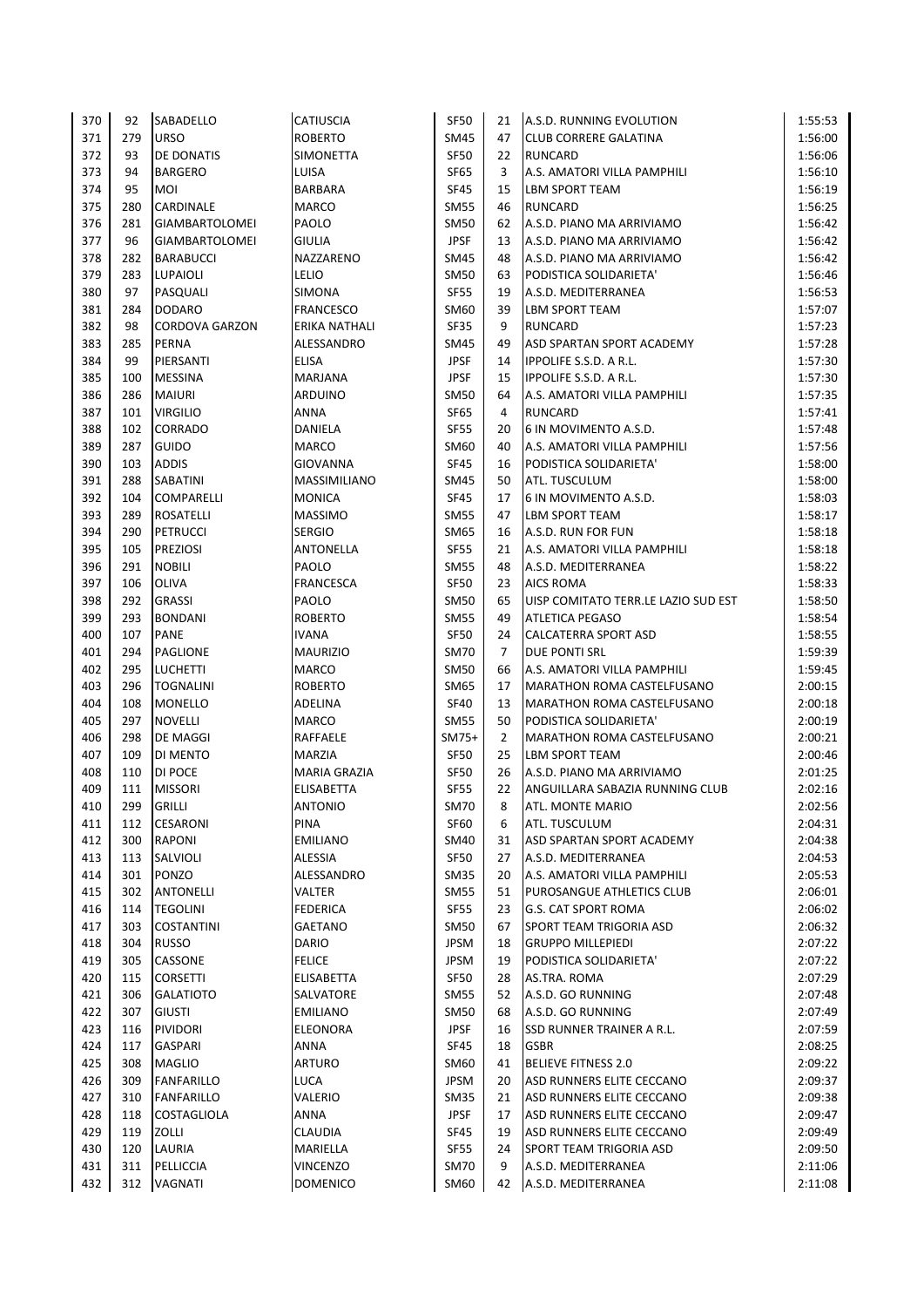| 433 | 121 | <b>DELLA BELLA</b>     | <b>MARINA</b>             | <b>SF45</b> | 20              | ASD SPARTAN SPORT ACADEMY          | 2:12:00 |
|-----|-----|------------------------|---------------------------|-------------|-----------------|------------------------------------|---------|
| 434 | 313 | <b>GIOVANNUCCI</b>     | <b>MARCO</b>              | <b>SM55</b> | 53              | <b>S.S. LAZIO ATLETICA LEGGERA</b> | 2:12:02 |
| 435 | 122 | <b>FERRARIO</b>        | <b>IVANA</b>              | <b>SF55</b> | 25              | SPORT TEAM TRIGORIA ASD            | 2:12:04 |
| 436 | 123 | <b>NEVOSO</b>          | <b>TIZIANA</b>            | <b>SF55</b> | 26              | AS.TRA. ROMA                       | 2:12:04 |
| 437 | 314 | <b>GIAMPAOLI</b>       | <b>GIUSEPPE</b>           | $SM75+$     | 3               | AS.TRA. ROMA                       | 2:12:31 |
| 438 | 315 | <b>MOSCOVINI</b>       | <b>SIMONE</b>             | <b>SM50</b> | 69              | ASD SPARTAN SPORT ACADEMY          | 2:12:43 |
| 439 | 316 | PANETTA                | DANILO                    | SM45        | 51              | A.S.D. PIANO MA ARRIVIAMO          | 2:13:23 |
| 440 | 124 | <b>VALENTI</b>         | <b>CRISTINA</b>           | <b>SF50</b> | 29              | PODISTICA SOLIDARIETA'             | 2:14:01 |
| 441 | 125 | <b>LION</b>            | <b>CRISTINA</b>           | <b>SF50</b> | 30              | A.S.D. PIANO MA ARRIVIAMO          | 2:14:43 |
| 442 | 317 | <b>BIANCO</b>          | <b>GIOVANNI</b>           | SM75+       | 4               | AVIS IN CORSA CONVERSANO           | 2:15:17 |
| 443 | 318 | <b>BELLUCCI</b>        | <b>MASSIMO</b>            | <b>SM55</b> | 54              | PODISTICA SOLIDARIETA'             | 2:15:35 |
| 444 | 319 | <b>LINSALATA</b>       | ORONZO RENZO              | <b>SM55</b> | 55              | PUROSANGUE ATHLETICS CLUB          | 2:15:36 |
| 445 | 126 | <b>CONTI</b>           | <b>ROBERTA</b>            | <b>SF50</b> | 31              | A.S.D. GO RUNNING                  | 2:15:36 |
| 446 | 320 | SIMONELLI              | <b>FLAVIO</b>             | SM60        | 43              | A.S.D. GO RUNNING                  | 2:15:36 |
| 447 | 321 | <b>MONTEBELLI</b>      | DANIELE                   | SM60        | 44              | A.S.D. GO RUNNING                  | 2:15:36 |
| 448 | 127 | <b>RIZZA</b>           | ROSALBA                   | <b>SF40</b> | 14              | <b>RUN &amp; SMILE ASD</b>         | 2:15:41 |
| 449 | 128 | <b>SALAZAR VELASCO</b> | AMPARO DEL ROSAR          | <b>SF45</b> | 21              | <b>RUNCARD</b>                     | 2:15:41 |
| 450 | 129 | <b>ANICETI</b>         | <b>MARTA</b>              | <b>JPSF</b> | 18              | <b>LBM SPORT TEAM</b>              | 2:16:00 |
| 451 | 130 | DI LUCA                | <b>ANNA MARIA</b>         | <b>SF55</b> | 27              | PODISTICA SOLIDARIETA'             | 2:16:01 |
| 452 | 131 | ZAMPARELLI             | CARLOTTA                  | <b>SF55</b> | 28              | PODISTICA SOLIDARIETA'             | 2:16:01 |
| 453 | 132 | <b>FOLLO</b>           | <b>FILOMENA</b>           | <b>SF65</b> | 5               | <b>LBM SPORT TEAM</b>              | 2:16:23 |
| 454 | 133 | <b>CONTERNO</b>        | SABRINA                   | <b>SF50</b> | 32              | 6 IN MOVIMENTO A.S.D.              | 2:16:23 |
| 455 | 134 | DE SCHUTTER            | <b>VERONIQUE MICHELLE</b> | <b>SF50</b> | 33              | SPORT TEAM TRIGORIA ASD            | 2:17:13 |
| 456 | 322 | <b>IANNILLI</b>        | <b>FRANCO</b>             | SM60        | 45              | MILLEPIEDI 1978 ASD                | 2:17:20 |
| 457 | 323 | <b>TORREGIANI</b>      | PAOLO                     | <b>SM55</b> | 56              | A.S.D. PODISTICA VEIO              | 2:17:51 |
| 458 | 324 | <b>AMATO</b>           | PASQUALE                  | <b>SM55</b> | 57              | A.S.D. GO RUNNING                  | 2:18:11 |
| 459 | 325 | <b>MORO</b>            | <b>ITALO</b>              | <b>SM55</b> | 58              | A.S. AMATORI VILLA PAMPHILI        | 2:18:53 |
| 460 | 326 | <b>MURIESS</b>         | <b>DAVIDE</b>             | SM60        | 46              | AS.TRA. ROMA                       | 2:18:53 |
| 461 | 327 | <b>PICCONI</b>         | <b>ROBERTO</b>            | <b>SM55</b> | 59              | A.S. AMATORI VILLA PAMPHILI        | 2:20:57 |
| 462 | 328 | <b>STEFANUCCI</b>      | <b>MIRKO</b>              | <b>JPSM</b> | 21              | A.S. AMATORI VILLA PAMPHILI        | 2:20:58 |
| 463 | 329 | <b>FIANO</b>           | <b>ILARIO</b>             | SM50        | 70              | A.S. AMATORI VILLA PAMPHILI        | 2:21:14 |
| 464 | 330 | PERUGIA                | <b>SETTIMIO</b>           | SM60        | 47              | A.S. AMATORI VILLA PAMPHILI        | 2:21:16 |
| 465 | 331 | <b>CURZI</b>           | SANDRO                    | SM65        | 18              | A.S. AMATORI VILLA PAMPHILI        | 2:21:17 |
| 466 | 135 | RANELLI                | SONIA                     | <b>SF55</b> | 29              | A.S. AMATORI VILLA PAMPHILI        | 2:24:09 |
| 467 | 136 | SPINOZZI               | <b>FRANCESCA</b>          | <b>SF45</b> | 22              | <b>LBM SPORT TEAM</b>              | 2:24:39 |
| 468 | 137 | <b>MANETTI</b>         | <b>LIVIA</b>              | <b>SF45</b> | 23              | <b>LBM SPORT TEAM</b>              | 2:24:39 |
| 469 | 138 | <b>BALZANO</b>         | <b>MARIA LAURA</b>        | <b>SF55</b> | 30              | <b>LBM SPORT TEAM</b>              | 2:24:43 |
| 470 | 139 | <b>CAMPOLI</b>         | <b>FEDERICA</b>           | SF35        | 10              | <b>SPORT TEAM TRIGORIA ASD</b>     | 2:25:10 |
| 471 | 140 | MINICHIELLO            | <b>ELISA</b>              | SF50        | 34              | A.S.D. MEDITERRANEA                | 2:25:50 |
| 472 | 332 | <b>FORTE</b>           | <b>STEFANO</b>            | SM50        | 71              | A.S.D. MEDITERRANEA                | 2:25:51 |
| 473 | 141 | CALDARONE              | <b>ROSARIA</b>            | <b>SF50</b> | 35 <sub>1</sub> | A.S.D. MEDITERRANEA                | 2:25:51 |
| 474 | 333 | LAUSI                  | CLAUDIO                   | <b>SM70</b> | 10              | A.S.D. MEDITERRANEA                | 2:25:51 |
| 475 | 142 | SANTORI                | SILVIA                    | SF50        | 36              | ITALIANA RUNNING A.S.D.            | 2:26:13 |
| 476 | 334 | DI CICCO               | RAFFAELE                  | SM60        | 48              | ITALIANA RUNNING A.S.D.            | 2:26:14 |
| 477 | 143 | ALLEGRUCCI             | <b>CINZIA</b>             | <b>SF45</b> | 24              | <b>SPORT TEAM TRIGORIA ASD</b>     | 2:27:22 |
| 478 | 144 | <b>CIMMINO</b>         | DANIELA                   | <b>SF50</b> | 37              | SPORT TEAM TRIGORIA ASD            | 2:27:23 |
| 479 | 145 | <b>BISCARINI</b>       | VALENTINA                 | <b>SF45</b> | 25              | <b>RUNCARD</b>                     | 2:29:08 |
| 480 | 146 | SOLANO                 | CRISTINA CARMELA          | <b>SF35</b> | 11              | <b>RUNCARD</b>                     | 2:29:09 |
| 481 | 335 | RAGUZZINI              | CLAUDIO                   | SM60        | 49              | A.S.D. PODISTICA VEIO              | 2:34:21 |
| 482 | 147 | <b>PICCININI</b>       | ELENA                     | <b>SF55</b> | 31              | SPORT TEAM TRIGORIA ASD            | 2:37:21 |
| 483 | 148 | <b>FAUSTI</b>          | FABRIZIA                  | SF55        | 32              | DUE PONTI SRL                      | 2:37:21 |
| 484 | 149 | DE ARCANGELIS          | <b>CLAUDIA</b>            | <b>SF45</b> | 26              | PODISTICA SOLIDARIETA'             | 2:37:21 |
| 485 | 336 | <b>MIANI</b>           | <b>MAURO</b>              | SM65        | 19              | SPORT TEAM TRIGORIA ASD            | 2:37:21 |
| 486 | 150 | <b>CUMINETTI</b>       | ALESSIA                   | SF50        | 38              | PODISTICA SOLIDARIETA'             | 2:37:23 |
| 487 | 151 | <b>STORNI</b>          | GIORGIA                   | <b>JPSF</b> | 19              | A.S. AMATORI VILLA PAMPHILI        | 2:39:17 |
| 488 | 337 | <b>STORNI</b>          | LUCA                      | <b>SM55</b> | 60              | A.S. AMATORI VILLA PAMPHILI        | 2:39:18 |
| 489 | 152 | CANDELORO              | GIORGIA                   | SF50        | 39              | PODISTICA SOLIDARIETA'             | 2:40:33 |
| 490 | 338 | <b>MONTESI</b>         | <b>ROBERTO</b>            | SM60        | 50              | A.S.D. PIANO MA ARRIVIAMO          | 2:41:09 |
| 491 | 339 | <b>FOTI</b>            | MARCELLO                  | SM65        | 20              | A.S.D. PIANO MA ARRIVIAMO          | 2:41:10 |
| 492 | 340 | <b>DIAMANTI</b>        | <b>STEFANO</b>            | <b>SM55</b> | 61              | A.S.D. PIANO MA ARRIVIAMO          | 2:41:11 |
| 493 | 153 |                        |                           | <b>SF40</b> | 15              |                                    |         |
|     |     | <b>ILARIO</b>          | VALENTINA                 |             |                 | PODISTICA SOLIDARIETA'             | 2:44:24 |
| 494 | 154 | <b>SCIFONI</b>         | <b>ROBERTA</b>            | <b>SF55</b> | 33              | A.S.D. PODISTICA VEIO              | 2:44:26 |
| 495 | 155 | ANGELI                 | PATRIZIA                  | <b>SF70</b> | $\mathbf{1}$    | A.S.D. PODISTICA VEIO              | 2:44:26 |